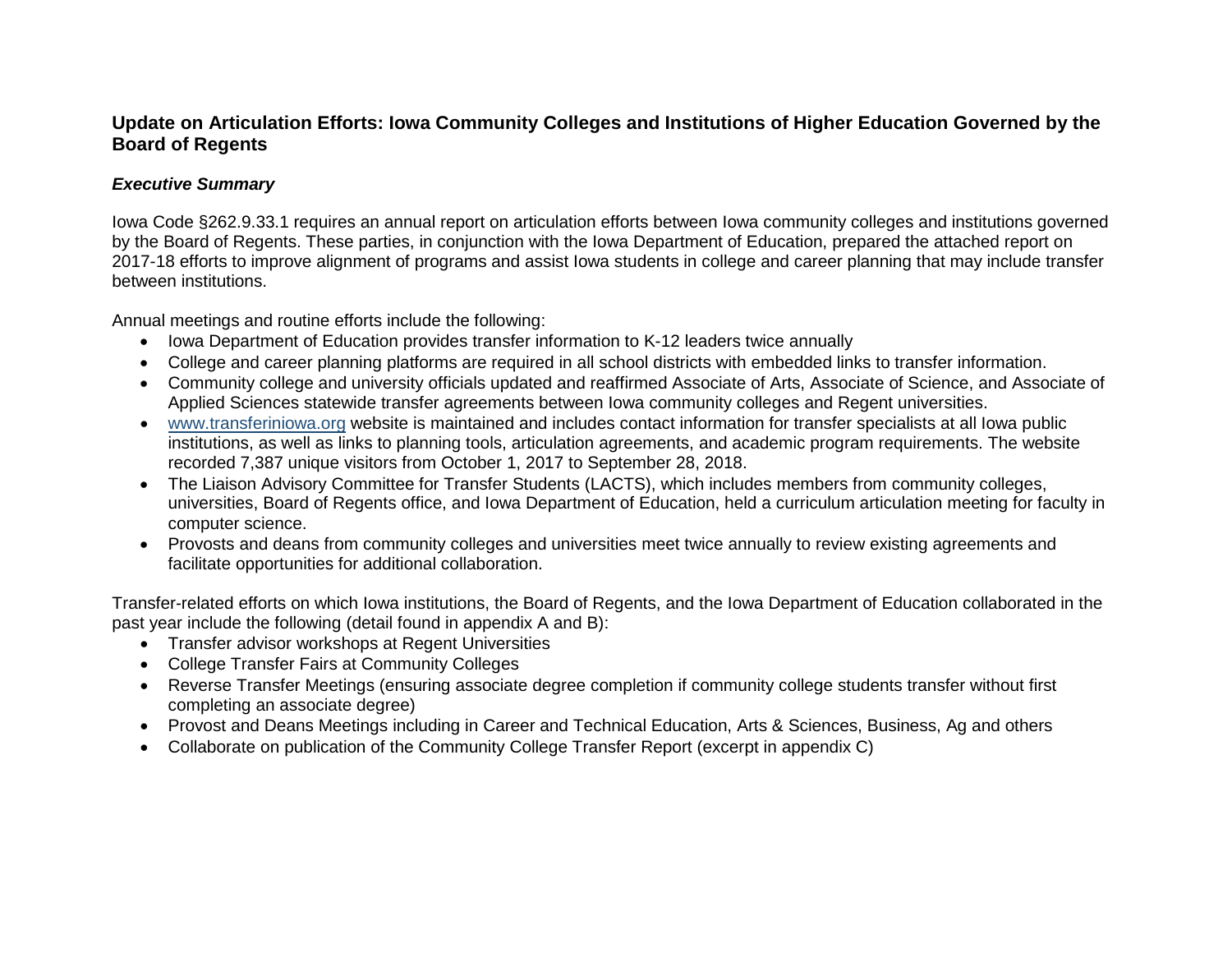### **Update on Articulation Efforts: Iowa Community Colleges and Institutions of Higher Education Governed by the Board of Regents OCTOBER 2017 – SEPTEMBER 2018**

The following update has been prepared to be submitted to the Iowa General Assembly by January 15, 2019, as specified in Iowa Code §262.9.33.1.

| <b>LEGISLATION</b>                                                                                                                                                                                                    | <b>STATUS</b>                                                                                                                                                                                                                                                                                                                                                                                                                                                                                                                                                                                                                                                                                                                                                                                                                                                                                                                                                  |  |  |  |  |  |  |  |  |
|-----------------------------------------------------------------------------------------------------------------------------------------------------------------------------------------------------------------------|----------------------------------------------------------------------------------------------------------------------------------------------------------------------------------------------------------------------------------------------------------------------------------------------------------------------------------------------------------------------------------------------------------------------------------------------------------------------------------------------------------------------------------------------------------------------------------------------------------------------------------------------------------------------------------------------------------------------------------------------------------------------------------------------------------------------------------------------------------------------------------------------------------------------------------------------------------------|--|--|--|--|--|--|--|--|
| §256.9.57. Develop and implement                                                                                                                                                                                      | The Iowa Department of Education (IDE) communicates with public and nonpublic secondary and                                                                                                                                                                                                                                                                                                                                                                                                                                                                                                                                                                                                                                                                                                                                                                                                                                                                    |  |  |  |  |  |  |  |  |
| a plan to provide, at least twice<br>annually to all principals and                                                                                                                                                   | postsecondary administrators, advisors, guidance counselors, teachers, and students regarding the<br>www.TransferInlowa.org articulation website. IDE personnel also work with local school districts to provide                                                                                                                                                                                                                                                                                                                                                                                                                                                                                                                                                                                                                                                                                                                                               |  |  |  |  |  |  |  |  |
| guidance counselors employed by                                                                                                                                                                                       | transfer information to parents as they help their children consider postsecondary options.                                                                                                                                                                                                                                                                                                                                                                                                                                                                                                                                                                                                                                                                                                                                                                                                                                                                    |  |  |  |  |  |  |  |  |
| schools districts and accredited<br>nonpublic schools, notice describing<br>how students can find and use the<br>articulation information available on<br>the website maintained by the state<br>board of regents.    | The Department distributes a monthly electronic newsletter to all superintendents and principals<br>$\bullet$<br>titled School Leader Update (SLU), and is available to all K-12 counselors and teachers on the IDE<br>website. At least twice per year, an article is published in the SLU titled "Transfer in lowa web portal<br>assists students with transfer." (See the article's link in the August 2018 publication found at<br>https://content.govdelivery.com/accounts/IACIO/bulletins/1fdedc8. This article discusses the<br>transfer web portal, dedicated to assisting students with the transfer process, and provides a link to<br>the Transfer in Iowa website (www.transferiniowa.org) "to assist students to navigate the college<br>transfer process and plan for their academic future." The article encourages students to "discuss<br>their plans with both community college and university advisors." Advisors' contact information for |  |  |  |  |  |  |  |  |
|                                                                                                                                                                                                                       | each postsecondary institution in Iowa is available at the TransferInlowa.org site.                                                                                                                                                                                                                                                                                                                                                                                                                                                                                                                                                                                                                                                                                                                                                                                                                                                                            |  |  |  |  |  |  |  |  |
| about the articulation website to the following:                                                                                                                                                                      | The plan shall include suggested methods for elementary and secondary schools and community colleges to effectively communicate information                                                                                                                                                                                                                                                                                                                                                                                                                                                                                                                                                                                                                                                                                                                                                                                                                    |  |  |  |  |  |  |  |  |
| a. To all elementary and secondary<br>school students interested in or<br>potentially interested in attending a<br>community college or institution of<br>higher education governed by the<br>state board of regents. | In academic year 2016-2017, lowa moved from a centralized, state-designated platform to address career<br>planning in lowa to a decentralized model in which school districts may choose from a list of nine career<br>information and decision-making systems (CIS) that meet state standards. The standards were<br>determined based on suggestions and vetting with counselors, instructors, IDE, and other<br>stakeholders. Prior to FY17, the state of lowa sponsored one IHAPI website which addressed this purpose.<br>IHAPI is still one of the nine options, and the My Academic Plan (MAP) platform developed by lowa State<br>University and released in January 2017 was used by more than half of lowa school districts in 2017-18.                                                                                                                                                                                                               |  |  |  |  |  |  |  |  |
|                                                                                                                                                                                                                       | All vendors are required to include planning in the areas of career information, post-secondary information,<br>and in career and post-secondary decision-making. School district personnel are encouraged to request<br>that the www.transferiniowa.org link be embedded within each CIS platform so that students may access<br>this information. In addition, this link is embedded in all updated IDE guidance materials related to the<br>CIS standards.                                                                                                                                                                                                                                                                                                                                                                                                                                                                                                  |  |  |  |  |  |  |  |  |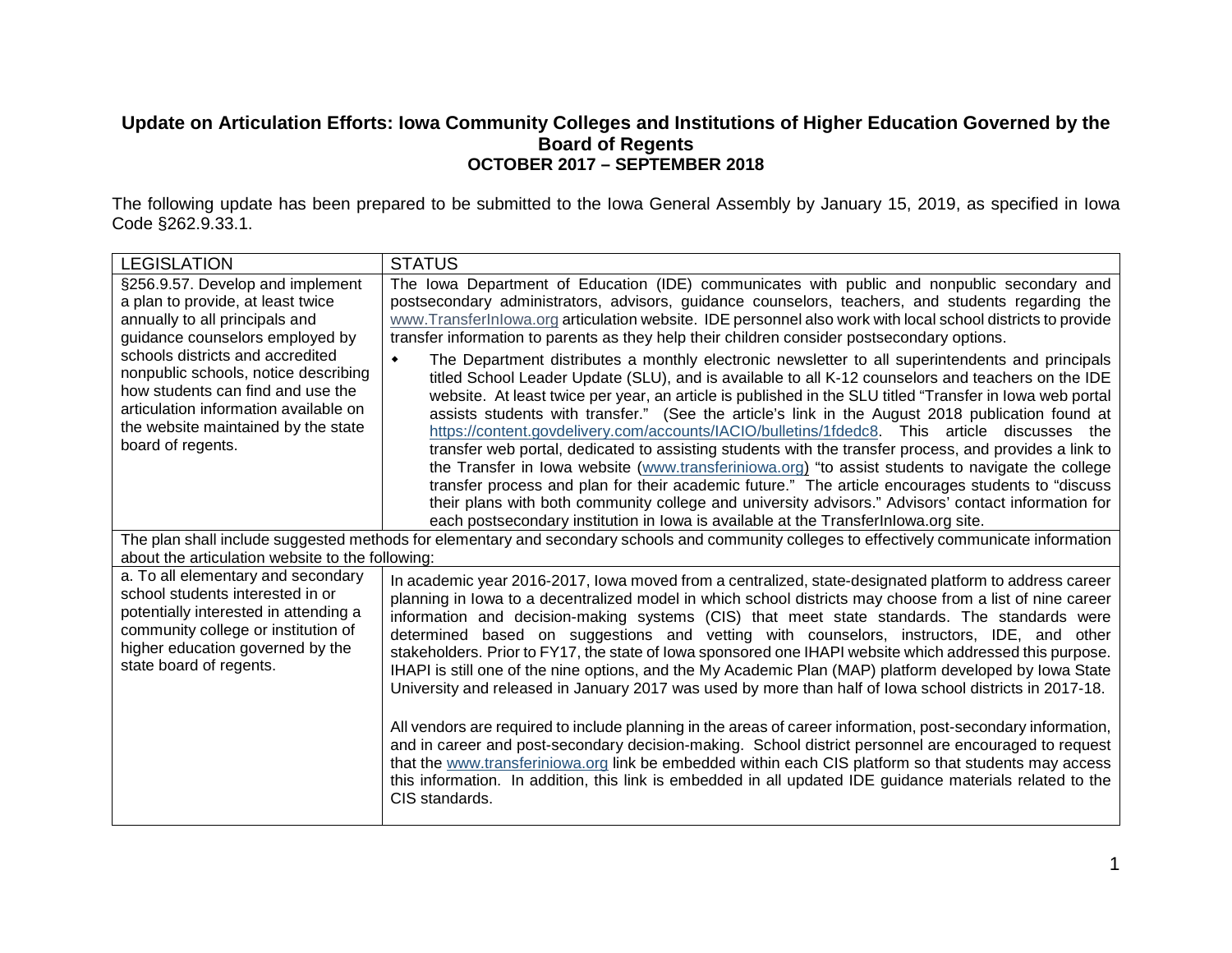|                                                                                                                                                                                                                                     | lowa Code 279.61 requires student career planning in the form of the creation of a four-year plan beginning<br>in eighth grade. This legislation does not require student exposure prior to that grade; however, the Career<br>Planning FAQ and the IDE Career Planning Website updated in September 2017 includes the transfer<br>language and link so that students of all grades have access. |  |  |  |  |  |  |  |  |
|-------------------------------------------------------------------------------------------------------------------------------------------------------------------------------------------------------------------------------------|--------------------------------------------------------------------------------------------------------------------------------------------------------------------------------------------------------------------------------------------------------------------------------------------------------------------------------------------------------------------------------------------------|--|--|--|--|--|--|--|--|
|                                                                                                                                                                                                                                     | Each CIS model has a location under College Planning section giving students the ability to explore various<br>college types and degree options. In addition, some of the CIS options include links to college planning<br>resources, such as the latest "Your Course to College" publication.                                                                                                   |  |  |  |  |  |  |  |  |
|                                                                                                                                                                                                                                     | Within each CIS, students are also encouraged to visit the lowa Student Aid Commission website, which<br>links, to the Transfer in lowa website.                                                                                                                                                                                                                                                 |  |  |  |  |  |  |  |  |
|                                                                                                                                                                                                                                     | In addition to providing material resources designed to promote transfer in lowa, the IDE commits<br>personnel to the effort, including the Chief of the Bureau of Community Colleges, who serves as the IDE's<br>representative on LACTS and the Regent's Council on Education Relations.                                                                                                       |  |  |  |  |  |  |  |  |
| b. To all community college<br>students interested in or potentially<br>interested in admission to a<br>baccalaureate degree program<br>offered by an institution of higher<br>education governed by the state<br>board of regents. | The IDE provides a liaison to the Chief Student Services Administrators to provide information and<br>resources to community college students, parents, counselors, advisors, and teachers. These resources<br>contain reference to www.transferiniowa.org and are available to all students earning community college<br>credits.                                                               |  |  |  |  |  |  |  |  |
| §260C.14.22. Enter into a collective<br>statewide articulation agreement<br>with the state board of regents                                                                                                                         | The Associate of Arts degree articulation agreement was originally signed on December 2, 1981. The<br>most recent reaffirmation was on April 6, 2018. The next scheduled reaffirmation will occur on April 5,<br>2019. The agreement includes the following elements:                                                                                                                            |  |  |  |  |  |  |  |  |
| pursuant to §262.9. subsection 33,<br>which shall provide for the seamless                                                                                                                                                          | Minimum of 60 credit hours of courses designed and acceptable for transfer and may include up to<br>$\blacklozenge$<br>16 credit hours of career and technical courses.                                                                                                                                                                                                                          |  |  |  |  |  |  |  |  |
| transfer of academic credits from a<br>completed associate of arts or<br>associate of science degree                                                                                                                                | General education contains a minimum of 40 credit hours evenly distributed among arts and<br>$\blacklozenge$<br>sciences disciplines.<br>Remaining 20 semester hours are elective credits.<br>$\blacklozenge$                                                                                                                                                                                    |  |  |  |  |  |  |  |  |
| program offered by a community<br>college to a baccalaureate degree<br>program offered by an institution of                                                                                                                         | Foreign language proficiency must be met per requirements at each Regent university.<br>$\blacklozenge$<br>A minimum 2.0 grade point average.<br>$\blacklozenge$<br>Students who meet the above requirements and transfer with an Associate of Arts degree will have<br>$\blacklozenge$                                                                                                          |  |  |  |  |  |  |  |  |
| higher education governed by the<br>state board of regents.                                                                                                                                                                         | met general education requirements at the Regent universities.<br>Satisfaction of above requirements allows enrollment with junior status at a Regent university.<br>٠<br>Admittance of students who do not complete an Associate of Arts degree requires course-by-course<br>$\blacklozenge$<br>evaluation.                                                                                     |  |  |  |  |  |  |  |  |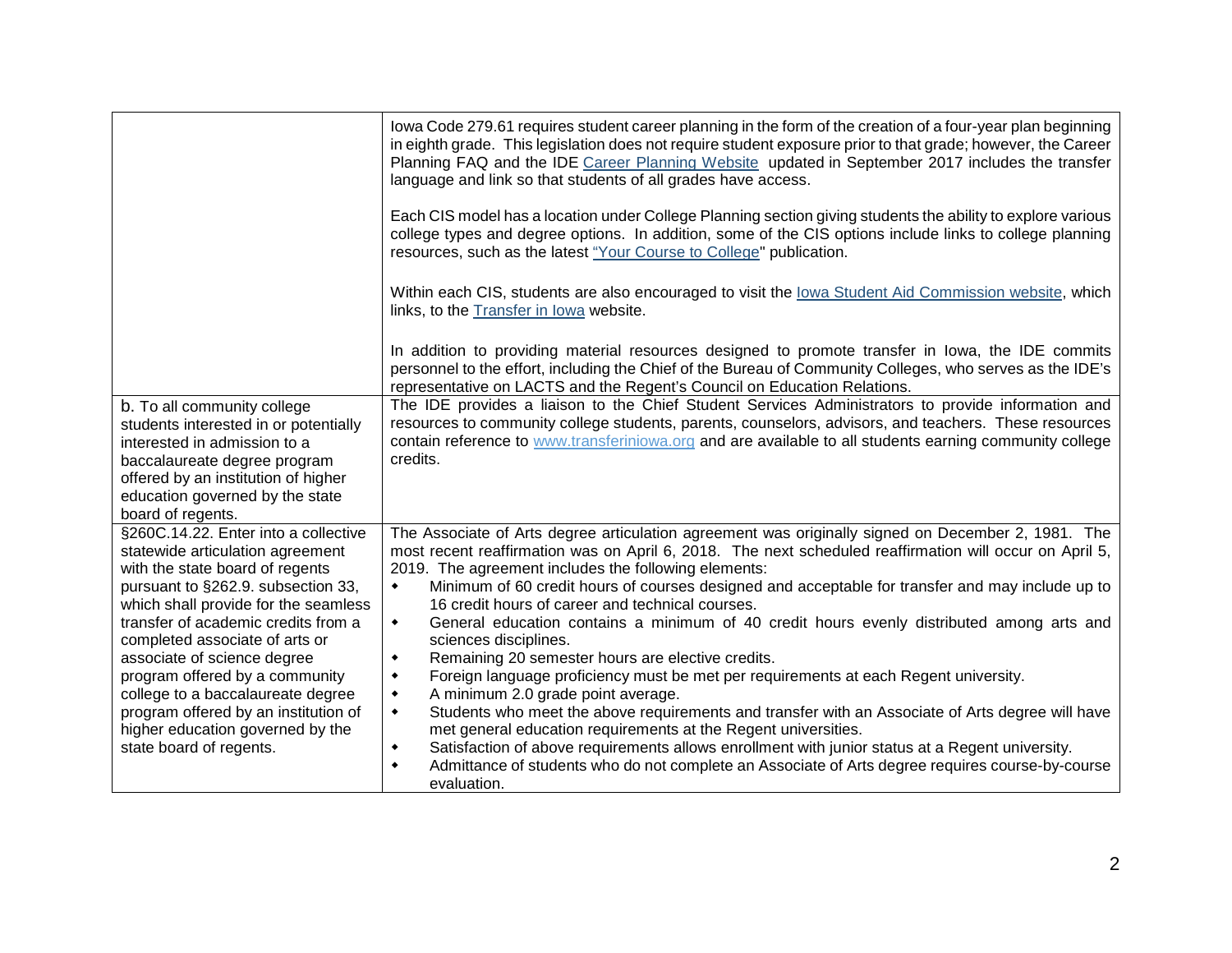|                                                                                                                                                                                                                                                                                                                                                                                          | The Associate of Science degree articulation agreement was originally signed on April 18, 2008. The<br>most recent reaffirmation was on April 6, 2018. The next scheduled reaffirmation will occur on April 5,<br>2019. The agreement includes the following elements:<br>The requirements for the Associate of Science degree are the same as for the Associate of Arts degree<br>with the following exceptions:<br>Distribution of hours includes 20 credit hours of mathematics and science.<br>٠<br>Additional general education courses may be required at the Regent universities.                                                                                                                                                                                                                                                                                                                                                                                                                                                                                                                                             |
|------------------------------------------------------------------------------------------------------------------------------------------------------------------------------------------------------------------------------------------------------------------------------------------------------------------------------------------------------------------------------------------|--------------------------------------------------------------------------------------------------------------------------------------------------------------------------------------------------------------------------------------------------------------------------------------------------------------------------------------------------------------------------------------------------------------------------------------------------------------------------------------------------------------------------------------------------------------------------------------------------------------------------------------------------------------------------------------------------------------------------------------------------------------------------------------------------------------------------------------------------------------------------------------------------------------------------------------------------------------------------------------------------------------------------------------------------------------------------------------------------------------------------------------|
| The board shall also do the following:                                                                                                                                                                                                                                                                                                                                                   |                                                                                                                                                                                                                                                                                                                                                                                                                                                                                                                                                                                                                                                                                                                                                                                                                                                                                                                                                                                                                                                                                                                                      |
| a. Identify a transfer and articulation<br>contact office or person, publicize<br>transfer and articulation contact<br>office or person, and submit the<br>contact information to the state                                                                                                                                                                                              | Each two-year and four-year public institution has a transfer and articulation contact person to assist<br>$\blacklozenge$<br>in resolving issues related to the acceptance and/or application of transfer credit. Information is on<br>the www.TransferInlowa.org articulation website.<br>LACTS reviews and updates the list, as needed.<br>$\blacklozenge$                                                                                                                                                                                                                                                                                                                                                                                                                                                                                                                                                                                                                                                                                                                                                                        |
| board of regents, which shall make<br>public the contact information on its<br>articulation website.                                                                                                                                                                                                                                                                                     |                                                                                                                                                                                                                                                                                                                                                                                                                                                                                                                                                                                                                                                                                                                                                                                                                                                                                                                                                                                                                                                                                                                                      |
| b. Collaborate with the state board<br>of regents to meet the requirements<br>specified in §262.9, subsection 33,<br>including but not limited to<br>developing a systematic process for<br>expanding academic disciplines and<br>meetings between the community<br>college faculty and faculty of the<br>institutions of higher education<br>governed by the state board of<br>regents, | The Liaison Advisory Committee for Transfer Students (LACTS) developed a systematic process for<br>expanding academic discipline meetings, hence approved by the community college chief academic<br>officers and the Regent university provosts. Key elements of this process include the following:<br>Periodic surveys to discover and identify opportunities with promise for articulation.<br>٠<br>Planning meetings and collaboration opportunities for representatives from the community colleges<br>$\blacklozenge$<br>and Regent universities.<br>Meeting design, with flexibility of meeting format and activities to meet varying needs of disciplines,<br>$\blacklozenge$<br>using best practices and resulting in an action plan.<br>Setting expected meeting outcomes and producing a summary report of agreed upon action items<br>$\blacklozenge$<br>and future communication with attendees and other stakeholders.<br>Evaluation of both the process and the meeting with a focus on continuous improvement.<br>$\blacklozenge$<br>As appropriate, institutionalizing of the meeting outcomes.<br>$\blacklozenge$ |
| developing criteria to prioritize core<br>curriculum areas,                                                                                                                                                                                                                                                                                                                              | Regent university and community college faculty held academic discipline meetings in the following areas<br>the past several years:<br>2009-2010: Mathematics, Marketing, and Early Childhood Education.<br>2010-2011: Criminology/Criminal Justice; Communications/English/Speech; Biology; Marketing;<br>$\bullet$<br>Early Childhood Education; Agriculture/Animal Science/Agronomy/Horticulture; and Mathematics.<br>2011-2012: Chemistry, Physics, Psychology, and Marketing.<br>$\blacklozenge$<br>2012-2013: Computer Science, Agriculture Business/Animal Science/Agronomy/Horticulture, and<br>٠<br>Music Theory. Physics and Chemistry faculty also met again.<br>2013-2014: Educational Psychology, Management Information Systems, and Criminal Justice. The<br>$\blacklozenge$<br>CTE Deans chose Network Administration, Criminal Justice, and CAD/Design Technology at their<br>November 2014 meeting.                                                                                                                                                                                                                |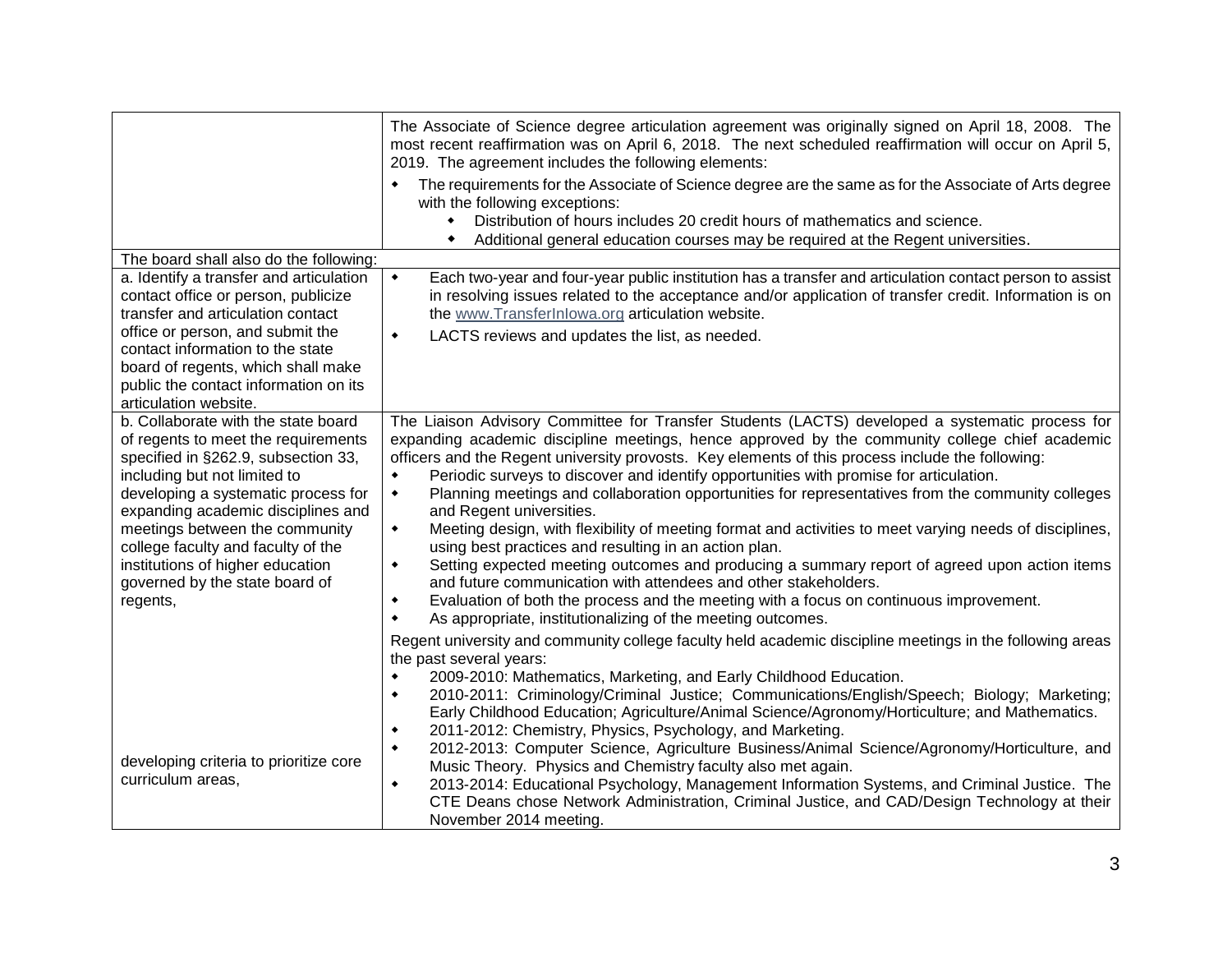<span id="page-4-0"></span>

| promoting greater awareness of<br>articulation-related activities,<br>facilitating additional opportunities<br>for individual institutions to pursue<br>program articulation agreements for | 2014-2015: Statewide conference on the transfer of credit for veterans and on the American Council<br>٠<br>on Education's (ACE's) Guide to Credit for Educational Experiences in the Armed Services. Criminal<br>Justice faculty continued to meet.<br>2015-2016: Sociology and course content in the following courses – Foundations of Education;<br>۰<br>Children's Literature; Marriage and Family; and Child Growth and Development, as well as teacher<br>education programs. Criminal Justice faculty continued to meet.<br>2016-2017: Statewide conference on healthcare disciplines and Criminal Justice, with special<br>٠<br>emphasis on military credit articulation. Agriculture faculty continued to meet and review courses.<br>2017-2018: LACTS decided to focus on discipline areas with strong enrollments and workforce<br>٠<br>connections. University and community college computer science faculty met November 10, 2017.<br>Agriculture faculty continue to meet for course and content reviews. Additional general education<br>course reviews of philosophy and ethics were scheduled, but postponed to later in 2018 due to<br>weather and travel challenges.<br>Preliminary analysis indicated a number of opportunities to create new articulation agreements and<br>٠ |
|---------------------------------------------------------------------------------------------------------------------------------------------------------------------------------------------|-----------------------------------------------------------------------------------------------------------------------------------------------------------------------------------------------------------------------------------------------------------------------------------------------------------------------------------------------------------------------------------------------------------------------------------------------------------------------------------------------------------------------------------------------------------------------------------------------------------------------------------------------------------------------------------------------------------------------------------------------------------------------------------------------------------------------------------------------------------------------------------------------------------------------------------------------------------------------------------------------------------------------------------------------------------------------------------------------------------------------------------------------------------------------------------------------------------------------------------------------------------------------------------------------------|
| career and technical education<br>programs,                                                                                                                                                 | faculty-to-faculty academic discipline meetings. The ninth annual joint meeting between Regent<br>university provosts and community college chief academic officers was held on October 2, 2018.                                                                                                                                                                                                                                                                                                                                                                                                                                                                                                                                                                                                                                                                                                                                                                                                                                                                                                                                                                                                                                                                                                    |
|                                                                                                                                                                                             | All students who transfer from the 15 lowa community colleges to lowa Regent Universities prior to<br>completing an associate degree or certificate are eligible for reverse credit transfer. A Reverse Credit<br>Transfer Advisory Committee of Iowa Department of Education, Board of Regents, community college,<br>and Regent university staff developed a statewide process for reverse transfer. All institutions signed<br>memoranda of understanding with the National Student Clearinghouse to facilitate data exchange. Since<br>late fall 2017, this statewide collaborative process streamlined the granting of associate degrees to eligible<br>students.                                                                                                                                                                                                                                                                                                                                                                                                                                                                                                                                                                                                                              |
| and developing and implementing a<br>process to examine a minimum of<br>eight new associate of applied<br>science degree programs for which<br>articulation agreements would serve          | Between October 2017 and September 2018, the www.Transferlnlowa.org articulation website<br>٠<br>tracked and recorded 7,387 unique visitors and 9,236 total visits. <sup>1</sup> The University of Iowa's I-Chart<br>transfer degree audit system had 3,037 unique visitors and 7,137 page views and they had 9,131<br>Transferology searches; Iowa State University's TRANSIT articulation planning website recorded<br>18,630 unique visitors and 33,888 total visits; and the University of Northern Iowa's TRANSFER<br>PLAN-IT recorded 15,277 unique visitors and 23,368 total visits.                                                                                                                                                                                                                                                                                                                                                                                                                                                                                                                                                                                                                                                                                                         |
| students' continued academic<br>success in those degree programs.                                                                                                                           | Institutions have continued efforts to articulate programs as reported in Appendix A and B.<br>٠<br>Career and Technical deans prioritized a list of Associate of Applied Science program areas for<br>۰<br>planning of faculty meetings to discuss articulation.                                                                                                                                                                                                                                                                                                                                                                                                                                                                                                                                                                                                                                                                                                                                                                                                                                                                                                                                                                                                                                   |
|                                                                                                                                                                                             | 2010-2011: Agriculture and Veterinary Technology<br>2012-2013: Network Administration; CAD/Design; Criminal Justice; Robotics/Automation; and<br>٠<br>Wind/Renewable Energy<br>2013-2014: Network Administration, Criminal Justice, and CAD/Design Technology                                                                                                                                                                                                                                                                                                                                                                                                                                                                                                                                                                                                                                                                                                                                                                                                                                                                                                                                                                                                                                       |

 <sup>1</sup> The three Regent universities' Transfer Equivalency Guides may also be accessed through their Admissions websites.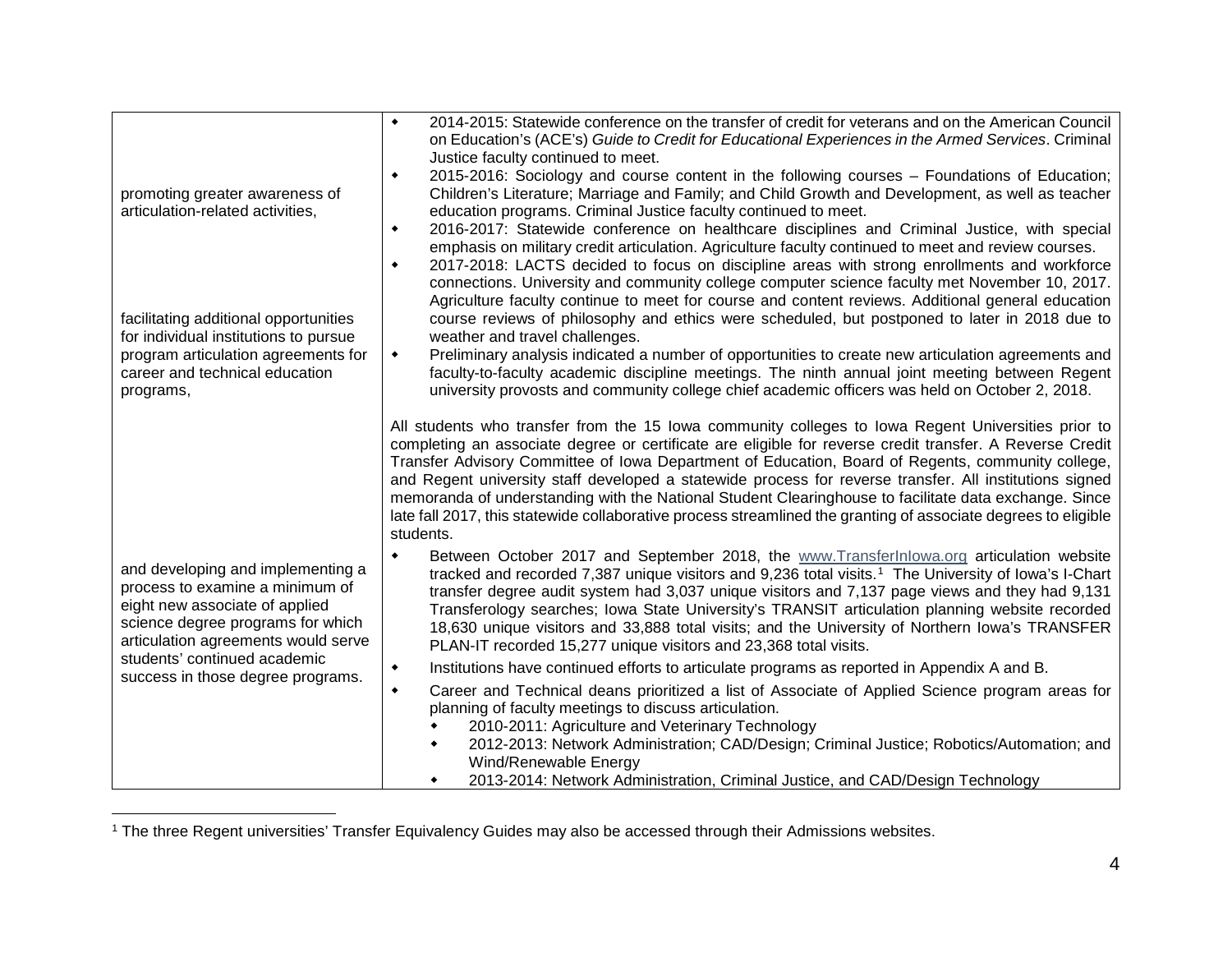|                                                                                                                                                                                                                                                                                                                                                                                                                                                | 2016-17: Early Childhood Education<br>$\blacklozenge$                                                                                                                                                                                                                                                                                                                                                                                                                                                                                                                                                                                                                                                                                                                                                                                                                                                                                                                                                                                                                                                                                                                                                                                                                                                       |
|------------------------------------------------------------------------------------------------------------------------------------------------------------------------------------------------------------------------------------------------------------------------------------------------------------------------------------------------------------------------------------------------------------------------------------------------|-------------------------------------------------------------------------------------------------------------------------------------------------------------------------------------------------------------------------------------------------------------------------------------------------------------------------------------------------------------------------------------------------------------------------------------------------------------------------------------------------------------------------------------------------------------------------------------------------------------------------------------------------------------------------------------------------------------------------------------------------------------------------------------------------------------------------------------------------------------------------------------------------------------------------------------------------------------------------------------------------------------------------------------------------------------------------------------------------------------------------------------------------------------------------------------------------------------------------------------------------------------------------------------------------------------|
| c. Develop criteria to prioritize core<br>curriculum areas and create or<br>review transition guides for the core<br>curriculum areas.<br>d. Include on its articulation website<br>course equivalency and transition<br>guides for each of the institutions of<br>higher education governed by the<br>board.                                                                                                                                  | Institutional efforts to articulate Associate of Applied Science programs identified in the appendices.<br>The plan for the core curriculum transition guides was presented to the community college chief academic<br>officers and the Regent university provosts in October 2010. The Chemistry Transition Guide was<br>approved at the joint meeting on October 25, 2015. Other guides include a Biology Transition Guide and<br>a Mathematics Transition Guide.<br>Course equivalency guides are available on the www. Transferlnlowa.org articulation website.<br>Transition and course equivalency guides are also available on the Regent university websites and<br>iowastem.gov. In 2017-18, the UI had 66,373 unique visitors to their transfer course equivalency guides.                                                                                                                                                                                                                                                                                                                                                                                                                                                                                                                        |
| e. Jointly, with the boards of<br>directors of the community colleges,<br>select academic depts. in which to<br>articulate first-year and second-year<br>courses through faculty-to-faculty<br>meetings in accordance with<br>paragraph "b". However, course-to-<br>course equivalencies need not occur<br>in an academic discipline when the<br>board and the community colleges<br>jointly determine that course content<br>is incompatible. | $\blacklozenge$<br>Community colleges and Regent universities have conducted two program inventories to identify<br>areas of articulation opportunity.<br>Joint meetings between community college chief academic officers and Regent university provosts<br>$\blacklozenge$<br>have resulted in prioritizing programs identified in the inventories best suited for articulation.<br>Programs so far include: mathematics, early childhood education, marketing, general biology,<br>microbiology, anatomy and physiology, writing (English), criminology/criminal justice, chemistry,<br>physics, psychology, music theory, agriculture business/animal science/agronomy/horticulture,<br>computer science, Management Information Systems (MIS) with a business focus and Educational<br>Psychology, Network Administration, CAD/Design Technology, and healthcare programs.<br>Military credit articulations have been discussed by these curriculum groups and others, as well as<br>$\blacklozenge$<br>at statewide committee of community college, Regent university and private college representatives<br>meetings since 2014. The statewide articulation agreement for awarding and transferring college<br>credit based on Armed Services educational experiences has been in effect since 1996. |
| f. Promote greater awareness of<br>articulation-related activities,<br>including the articulation website<br>maintained by the board and<br>articulation agreements in which the<br>institutions participate.                                                                                                                                                                                                                                  | The primary mechanism/vehicle for promoting greater awareness is through the www.TransferInlowa.org<br>articulation website. Communication between advising and admissions transfer specialists at lowa<br>community colleges and Regent universities is continuous and effective.                                                                                                                                                                                                                                                                                                                                                                                                                                                                                                                                                                                                                                                                                                                                                                                                                                                                                                                                                                                                                          |
| g. Facilitate additional opportunities<br>for individual institutions to pursue<br>program articulation agreements for<br>community college career and<br>technical education programs and<br>programs of study offered by the<br>institutions of higher education<br>governed by the board.                                                                                                                                                   | The Liasion Advisory Committee on Transfer Students (LACTS) meets at least quarterly to review<br>$\blacklozenge$<br>transfer and articulation, update policies and agreements, and plan disciplinary meetings.<br>LACTS facilitated meetings of disciplinary faculty occur at various times throughout the year.<br>٠<br>Some faculty disciplinary collaborations are facilitated directly by the involved faculty, and college-<br>٠<br>to-college articulations in different program areas are common. Appendix A and Appendix B provide<br>some examples.                                                                                                                                                                                                                                                                                                                                                                                                                                                                                                                                                                                                                                                                                                                                               |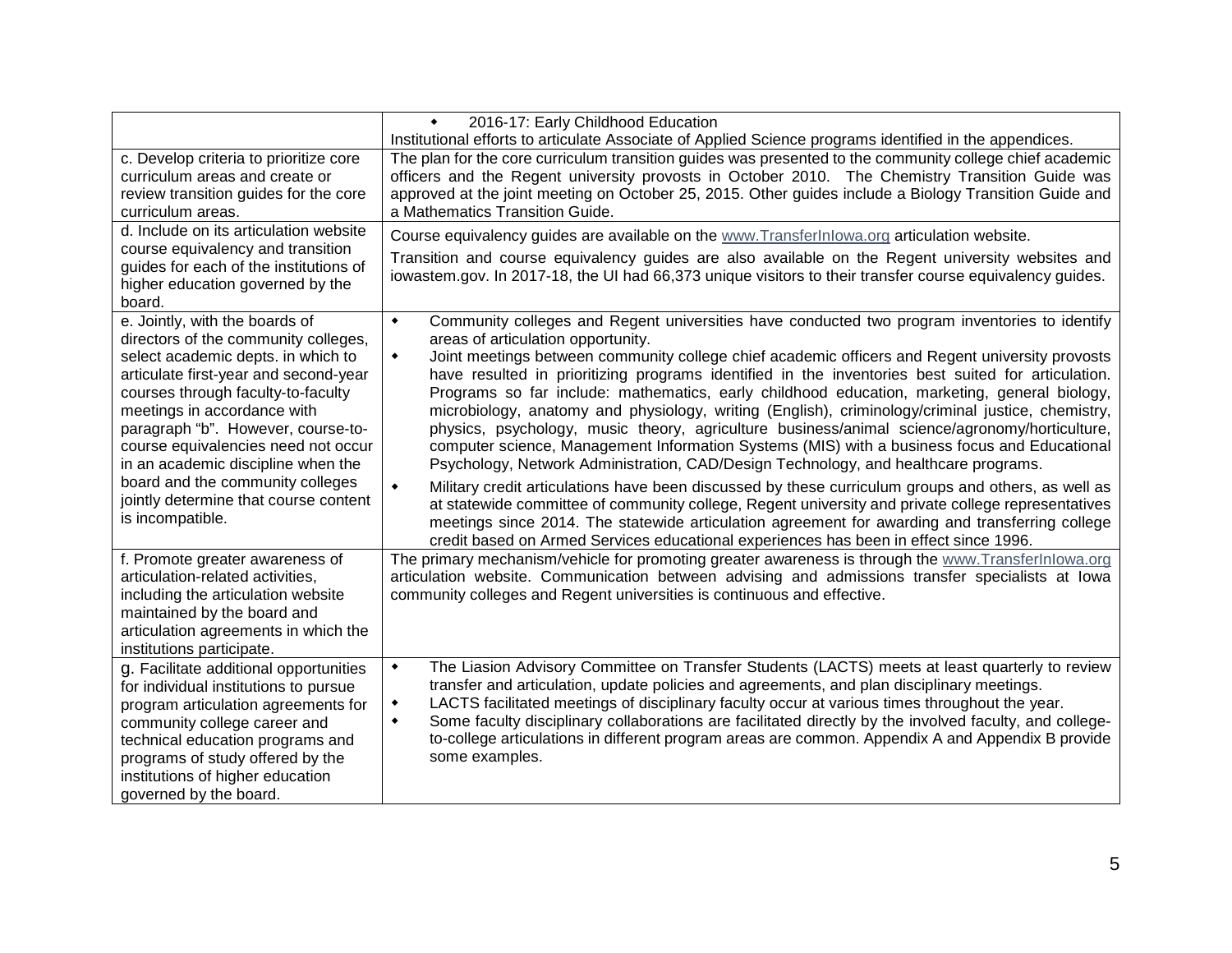| h. Develop and implement by<br>January 1, 2012, a process to<br>examine a minimum of eight new<br>community college associate of<br>applied science degree programs for<br>which articulation agreements<br>between the community colleges<br>and the institutions of higher<br>education governed by the board<br>would serve students' continued<br>academic success in those degree<br>programs. | A process to examine associate of applied science degree programs for articulation agreements was<br>created by LACTS in 2010 and approved at a joint meeting of the community college chief academic<br>officers and the university provosts in October 2010. The general career and technical credit transfer<br>agreement was last reviewed and approved at the April 2018 joint meeting of community college and<br>regent deans. |
|-----------------------------------------------------------------------------------------------------------------------------------------------------------------------------------------------------------------------------------------------------------------------------------------------------------------------------------------------------------------------------------------------------|---------------------------------------------------------------------------------------------------------------------------------------------------------------------------------------------------------------------------------------------------------------------------------------------------------------------------------------------------------------------------------------------------------------------------------------|
| i. Prepare, jointly with the<br>department of education and the<br>liaison advisory committee on<br>transfer students, and submit by<br>January 15 annually to the general<br>assembly, an update on the<br>articulation efforts and activities<br>implemented by the community<br>colleges and the institutions of<br>higher education governed by the<br>board.                                   | Herewith submitted (by January 15, per lowa Code).                                                                                                                                                                                                                                                                                                                                                                                    |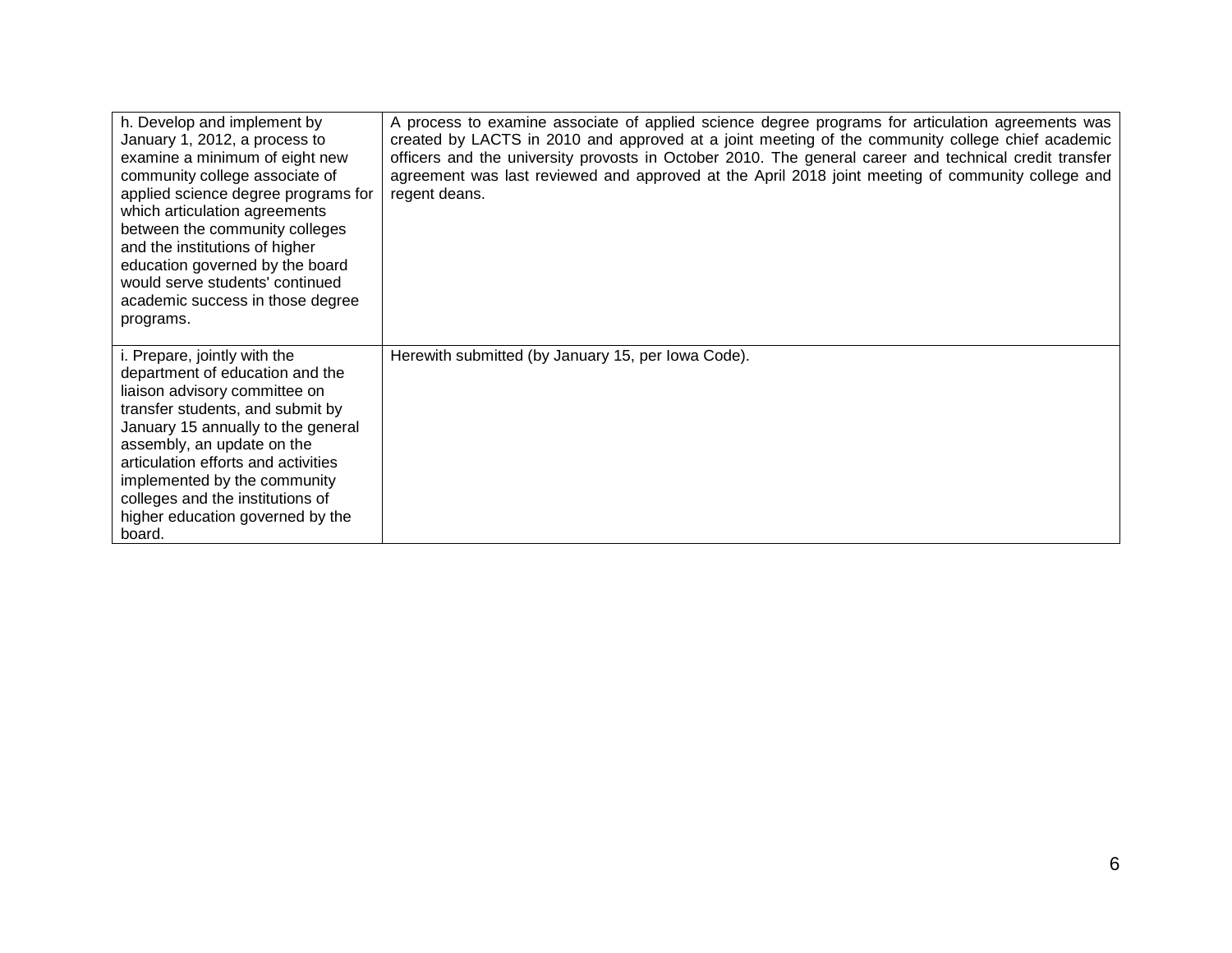**Appendix A-**Updates on Articulation Activities at the Community Colleges

# **Activities including All Community Colleges and Regent Universities**

- Transfer advisor workshops at Regent Universities
- College Transfer Fairs at Community Colleges
- Statewide Articulation Conferences
- Reverse Transfer Meetings
- CAO and Deans Meetings including in Career and Technical Education, Arts & Sciences, Business, Ag and others
- Statewide faculty meetings in areas such as agriculture, criminal justice and computer science
- Community College and Regent University faculty and staff participation in Campus Safety and Security Summit
- Liaison Advisory Committee on Transfer Students (LACTS) meetings
- Transfer Major Steering Committee work with Regents and Iowa Department of Education

## **Des Moines Area Community College**

- Develop ISU Transfer Plan: Early Childhood Pk-3rd (AA)
- Develop Transfer Plan: ISU College of Engineering (AS)
- Execute MOU: College of Engineering Cybersecurity (Iowa CyberHub, AS, AAS Cybersecurity course-to-course articulation, creating a professional certificate as a gateway to master of science in Iowa
- Develop UNI Honors Program articulation

# **Eastern Iowa Community College**

- Articulation meetings/discussions and/or agreements with Regent Universities
	- o Elementary Education majors with UNI
	- o 3 plus 1 BSN with UI Nursing department
- Share a Regent Transfer Advisor position with the Regent Universities to assist students in a smooth transfer pathway
- LSAMP grant partner with ISU
- Participated in College Decision Day at Muscatine High School for Concurrent students; represented UNI and ISU
- Students to Regent Campus Visits:
	- o ISU Engineering Transfer Visit Day and Career Fair
	- o UI Engineering Transfer Day
	- o Carver College of Medicine Pre-med Transfer Day
	- o UI Pre-Physical Therapy Transfer Day
	- o ISU visit day
	- o UI visit days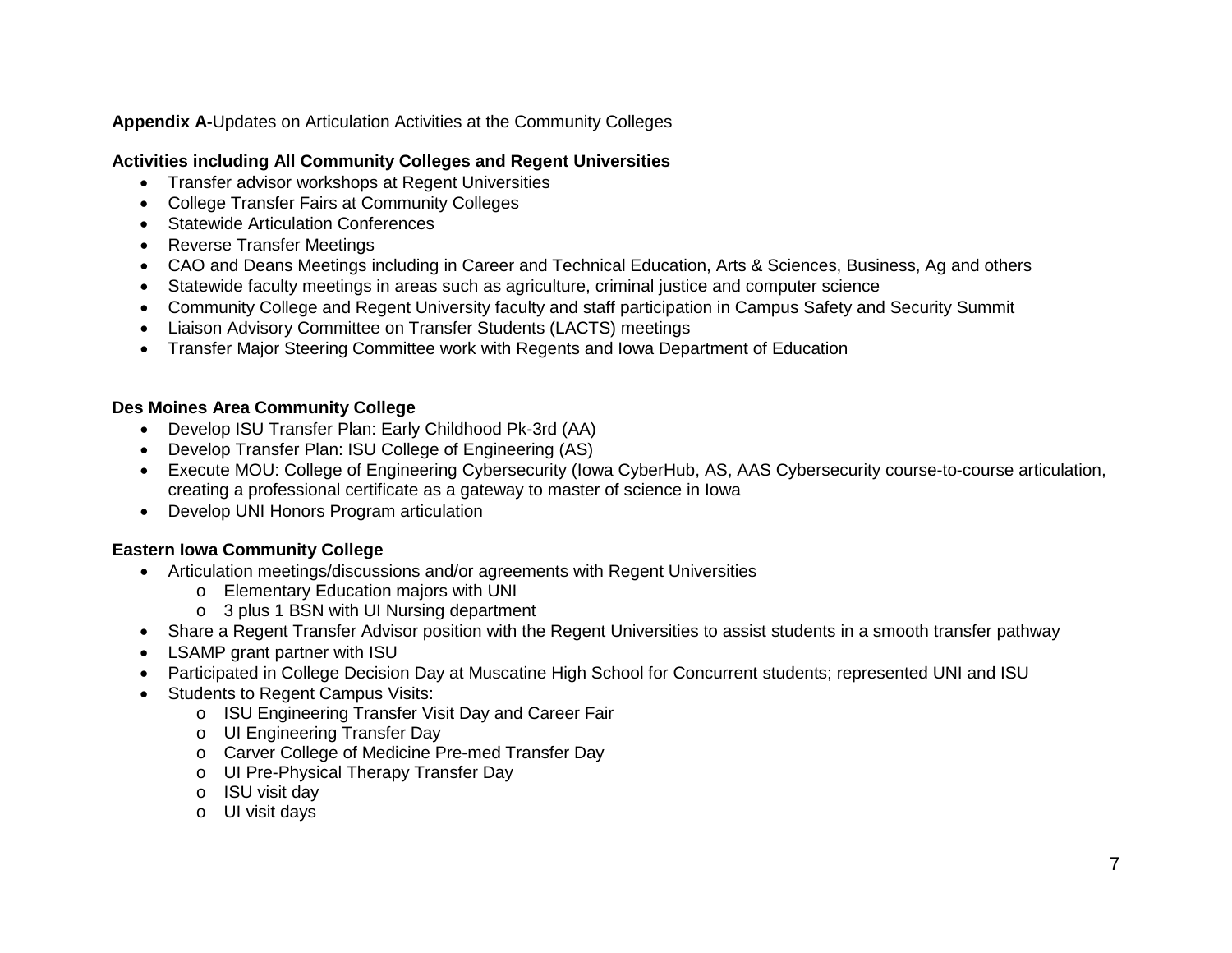o UNI visit days

- IQCCP College Fair at St. Ambrose University 10/9/17 available to discuss Regent transfer opportunities at EICC.
- Regent Transfer Visit Days Presented on Regent transfer opportunities to local HS students interested in attending EICC.
- Continuous updating of Transfer Guides for our programs into the various university majors
- Arranged for University of Iowa Distance Education program to present to District advising staff
- University of Iowa Transfer advising conference 11/13/17
- Arranged UNI Department of Technology representative to present a workshop via Zoom for 3 EICC campuses on 11/8/17
- Visited UI admissions, College of Nursing, and Office of Distance Education on 1/5/18
- Arranged for RN BSN representative from Iowa to present at SCC and CCC campuses

#### **Hawkeye Community College**

- Articulation meetings/discussions and/or agreements with Regent Universities
	- o Social Work signed with UNI on 8/9/18
	- o Digital Mass Media articulation with UNI established spring 2018.
	- o 3+1 BSN articulation continued with the UI
	- o A.S. in Science to the UNI B.A. in Applied physics with a Data Science Emphasis (HCC Dean of STEM and Business)
	- o Police Science program to Bachelor of Applied Science in Criminal Justice established with UNI. Similar efforts taking place with U of I and ISU.
	- o UNI and the Dean of Applied Science and Engineering Technologies met September 22, 2017 and April 6, 2018
- Commercial Photography and UNI Graphic Technologies parallel enrollment program is being finalized.

### **Indian Hills Community College**

- International Affairs Department met with Iowa State University Admissions and Transfer personnel to discuss transfer process and arrangements for international students and Puerto Rican students. January 22, 2018,
- Hosted a Transfer Fair on February 6, 2018. All Regents Universities attended.
- Arranged group transfer visits for students at the Regents Universities.
	- o 2 to Iowa State University
	- o 2 to the University of Iowa
	- o 1 group visit to the University of Northern Iowa
- Hosted an Iowa State University application day and meetings with discipline faculty. February 7, 2018
- International Affairs Department met with the University of Iowa Admissions Department as well as the Tippie School of Business. Discussions included ways to better assist international transfer into the Tippie School of Business. May 10, 2018
- Updated an articulation agreement with Iowa State University and College of Design August 2018.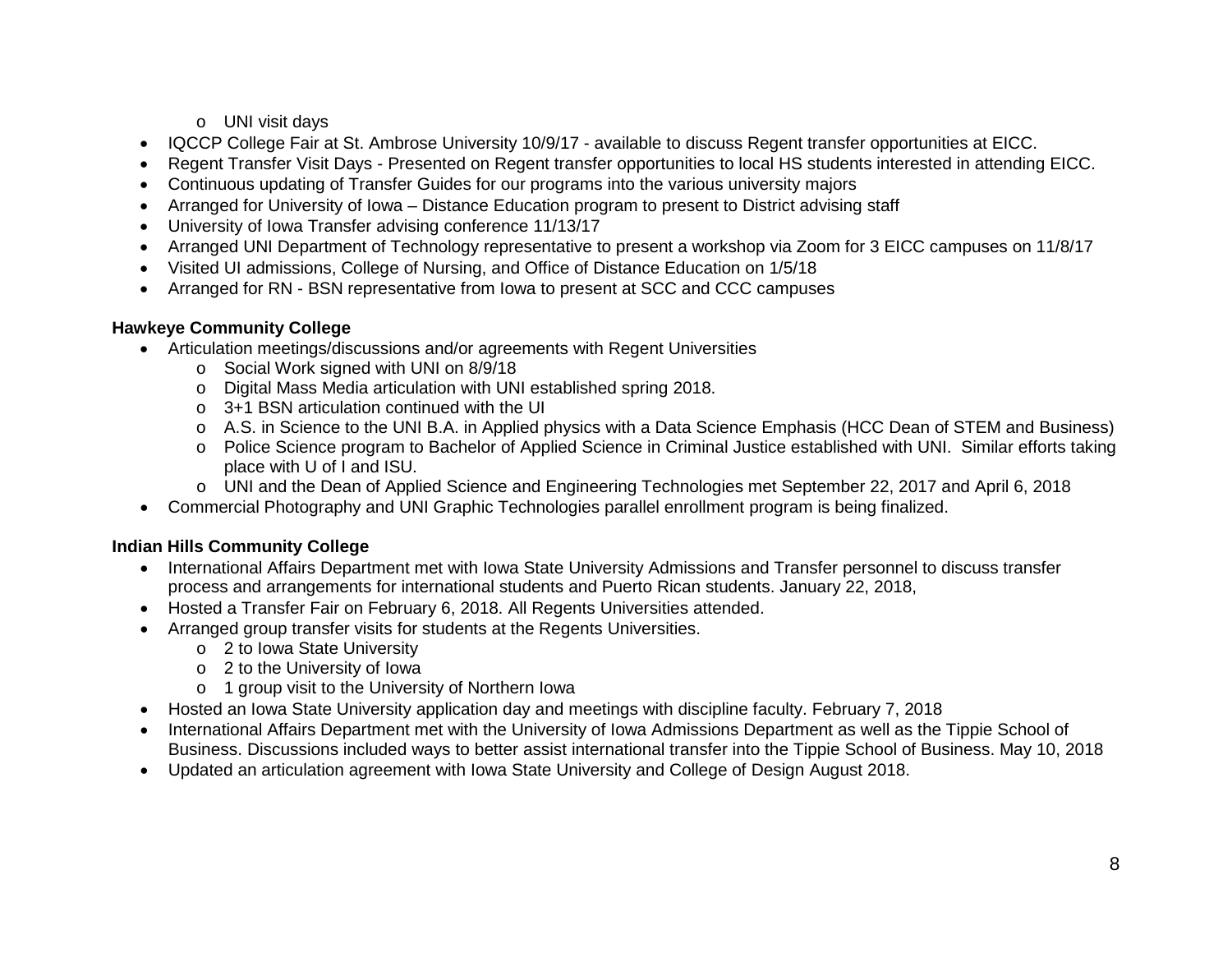# **Iowa Central Community College**

- Dean of Health Sciences attended, and served on planning team for the annual articulation conference for military credit and health science programs.
- Meeting at UNI regarding CSC 110 articulation

### **Iowa Lakes Community College**

- Articulation meetings/discussions and/or agreements with Regent Universities
	- o ILCC Criminal Justice Faculty and UNI
	- o ILCC Business Law and University of Iowa
	- o Intro to Computers meeting with Regents
	- o Environmental Studies with Iowa State University
	- o Sustainable Energy Resources & Technologies with UNI Dr. Riedle and followed up by UNI Chris Shaw
	- o Social Work program with UNI
	- o Environmental Studies program with Iowa State University
- UNI representative met with Accounting, Business, Marketing and Sales faculty to review agreements and advising guides. Location: ILCC, Emmetsburg Campus.
- TRIO-SSS visited Iowa State University with transfer advisees
- Follow-up email conversation between UNI and Business/Computer Applications faculty at ILCC.
- Talent Search hosted transfer perspective students on a campus visit to University of Iowa.
- Iowa State University Community College Leaders Summit at ISU.
- Meeting between ILCC faculty and UNI faculty to review curriculum changes in Accounting and Management
- Talent Search, Upward Bound and TRIO-SSS partnered together for a campus visit to University of Northern Iowa
- Cyber Security alignment meeting at DMACC with Iowa State University.

# **Iowa Valley Community College District**

- Articulation meetings/discussions and/or agreements with Regent Universities
	- o ECC Animal Ecology and Forestry programs with ISU Department of Natural Resource Ecology and Management
	- o IVCC General Biology I and General Biology II courses with ISU Biology align course outcomes and objectives
	- o MCC School of Education with ISU School of Education in May and June 2018
	- o IVCCD Social Work program with UNI June 2018
- MCC students attended the Medical Graduate School Open House at the University of Iowa in October 2017.
- IVCCD Staff met with UNI Business faculty and advisors about transfer options on April 25, 2017, and with all UNI transfer personnel on November 4, 2017.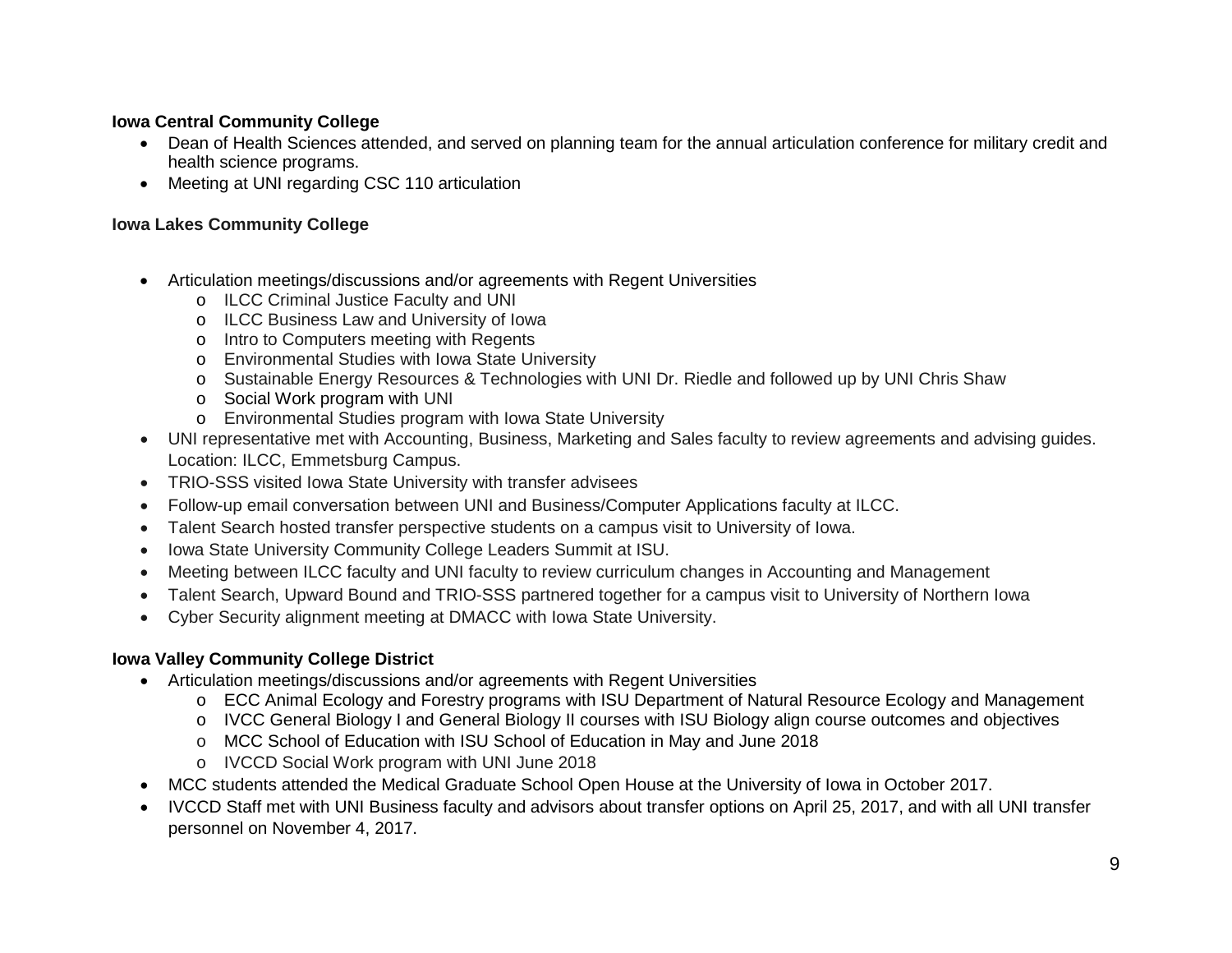- MCC staff participated in the University of Iowa Advisory Workshop on November 13, 2017.
- MCC Faculty and Staff participated with ISU in Lego League competitions both at Marshalltown Community College and at ISU in December 2017.
- IVCCD Staff continually send transcripts requested from the Regent universities for APP programs, clarify APP requirements, and promote APP programs for all Regent universities.
- IVCCD Staff and Faculty worked with reverse transfer students from Regents' institutions
- MCC Nursing faculty engaged in regular meetings of the Iowa Community College SIM Coordinator Network throughout the academic year.

## **Iowa Western Community College**

- The Agribusiness Technology A.S. program faculty worked with the Agronomy Department at ISU and developed a transfer plan to articulate IWCC courses into the B.S in Agronomy program at ISU.
- IWCC hosted UNI Industrial Technology faculty on the Council Bluffs campus to discuss the possibility of establishing a transfer plan for the Industrial Technology program at IWCC.
- Iowa Western CC continues to host the Southwest Iowa Regents Resource Center on the Council Bluffs campus.

# **Kirkwood Community College**

- Articulation meetings/discussions and/or agreements with Regent Universities
	- o Business and IT with ISU
	- o 2+3 with Computer Software Development with University of Iowa
	- o Business Administration with UNI
	- o Hospitality Program Articulation with ISU
	- o Arts & Humanities department (Music) with UNI's School of Music
	- o Early Childhood Education with UNI and ISU. Discussions held with UI after cancelling articulation due to DOE rules.
	- o AAS and AA in Human Services with UNI
	- o Computer Science with UNI ongoing
- Iowa State University
	- o Golf Course Athletic Turf Management, Parks and Natural Resources, Landscape Construction and Design October 2017
	- o Animal Science, Agronomy, Parks and Natural Resources April 2018
- Art- Kirkwood faculty and staff from the Arts & Humanities department met with representatives from the University of Iowa's Art department on November 9<sup>th</sup>. Kirkwood supplied syllabi to UI and conversations are ongoing.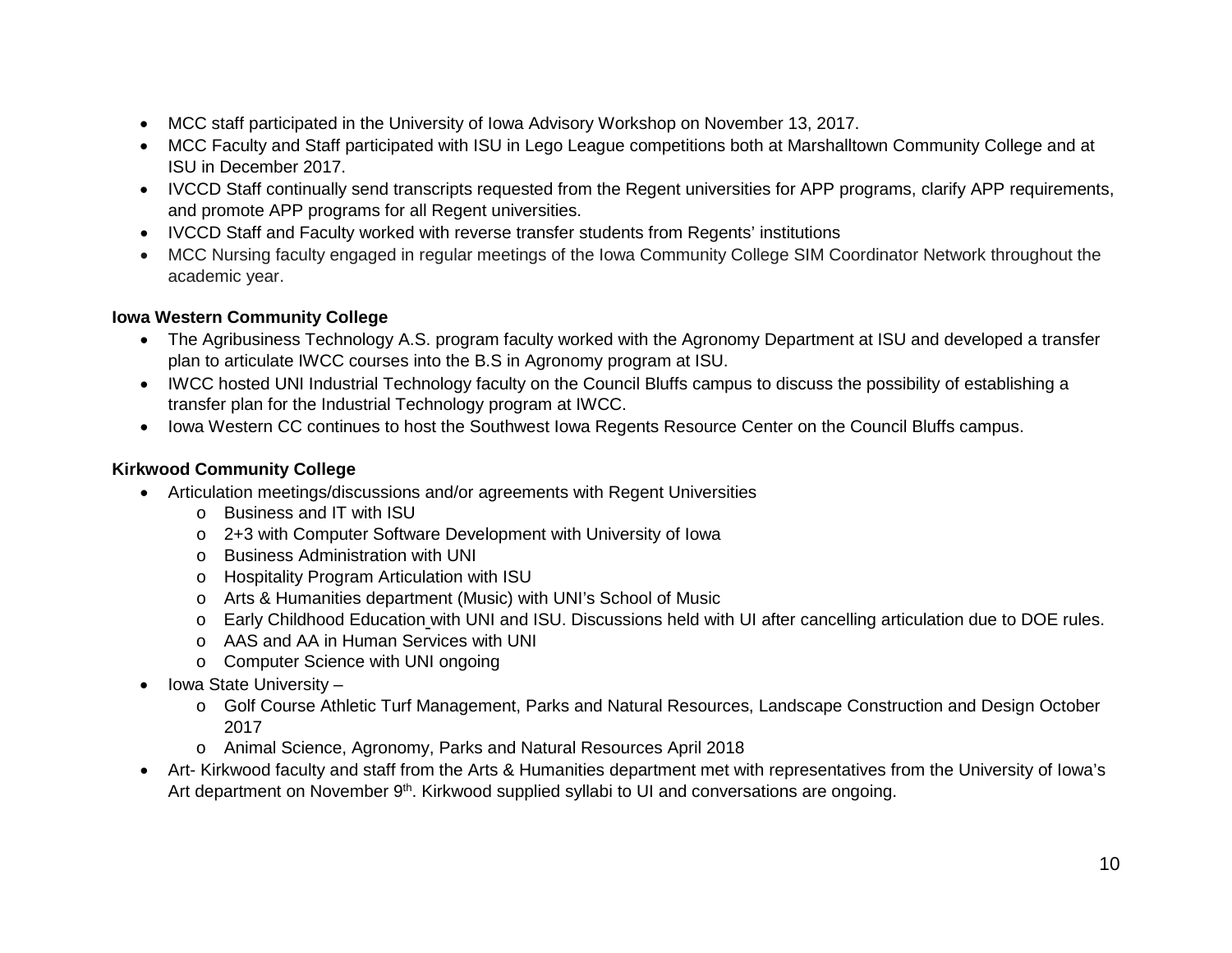- University of Iowa Kirkwood transfer agreement for international students has recently been renewed. Conversations between UI International Admissions and Kirkwood International Programs continue and have resulted in continued joint recruitment in China and Vietnam.
- Iowa State University Kirkwood spoke with ISU Admissions about potential agreement similar to UI agreement and perhaps some joint 2+2 recruitment in Brazil focused on Agriculture. This is still an idea and not yet implemented.
- Nursing has delineated transfer/admission and credit requirements for RN-BSN programs at the University of Iowa
- Initial discussion on transfer plans for students with a nutrition focus at ISU
- Initial discussion on equivalency of our CHM-110/111 Intro Chemistry to CHM 163 at ISU

## **North Iowa Area Community College**

- Articulation meetings/discussions and/or agreements with Regent Universities
	- o Correspondence with UNI, ISU, and UI on monthly basis regarding new course development and articulation.
	- o Discussions with University of Northern Iowa faculty and advisors to discuss articulation, two year sample plans, and career options with UNI programs April 2018
- Discussions with The University of Iowa (School of Social Work) to develop transfer track for NIACC AA Degree (Human Services plan of study)
- Discussions with University of Northern Iowa, Iowa State University, and The University of Iowa Criminal Justice faculty to align learning outcomes for CRJ-201-Juevenile Delinquency October 2017
- Chris Shaw (Recruitment/Academic Advisor for UNI Department of Technology) visited with NIACC Tool & Die class regarding transfer opportunities October 2017
- Developed Criminology/Criminal Justice Emphasis Transfer Plan with the University of Northern Iowa October 2017
- Advisor attendance at The University of Iowa Transfer Advising Workshop with updates and information about the Tippie College of Business, College of Education, Distance Education programs and tour November 2017
- Articulation agreement between Associate Degree of Nursing and The University of Iowa BSN Degree February 2018
- Discussions with University of Northern Iowa and Iowa State University Criminal Justice faculty to align learning outcomes for CRJ-120-Introduction to Corrections March 2018
- Advisor attendance at ISU Transfer Adviser Workshop with updates from all six colleges, RN-BSN update, and student panel March 2018
- Updated our two year sample transfer plan with University of Northern Iowa for Movement and Exercise Science and/or Physical Education April 2018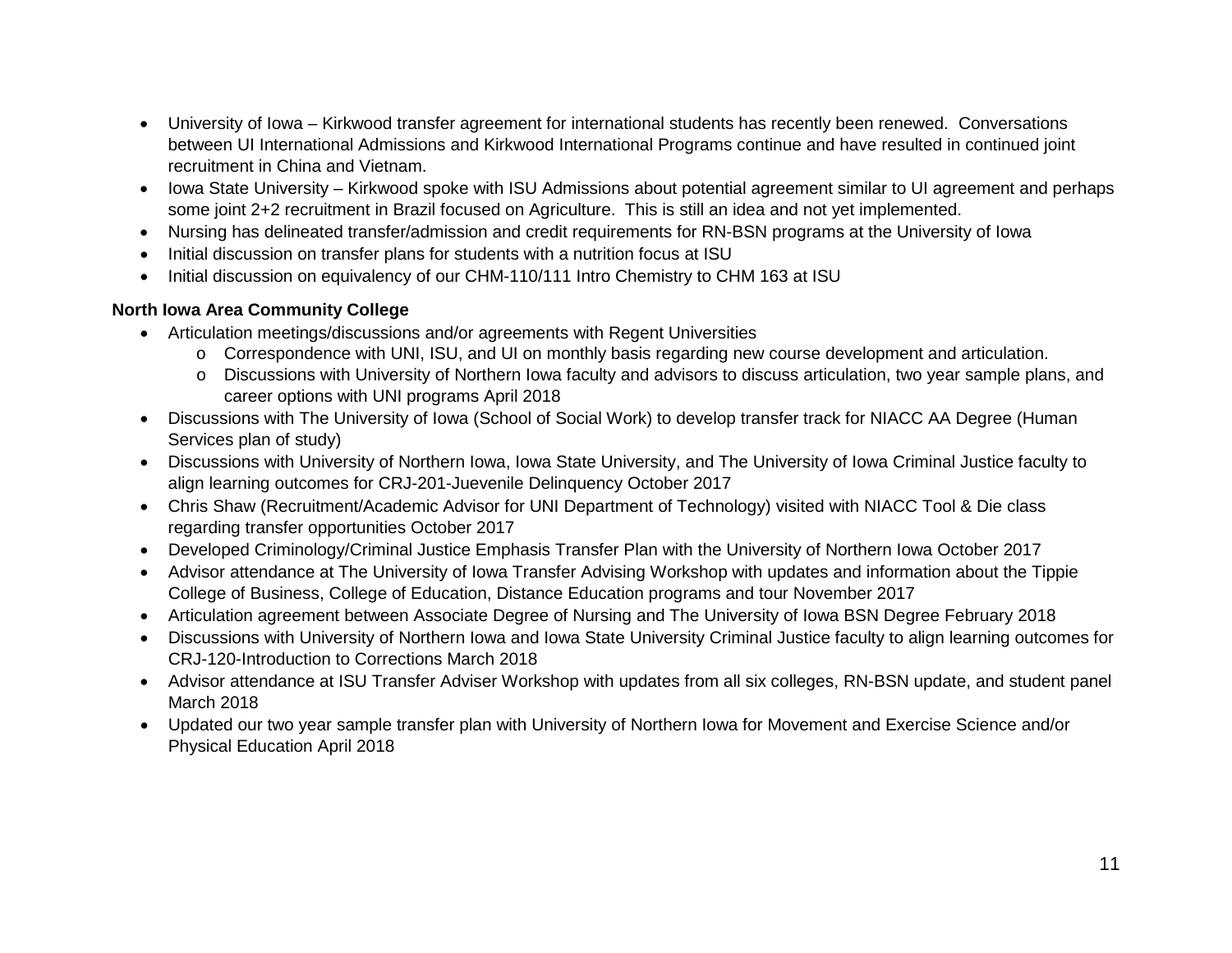# **Northeast Iowa Community College**

- Articulation meetings/discussions and/or agreements with Regent Universities
	- o Face to face meetings with UNI and UI transfer admissions directors regarding articulated classes
	- o Introduction to Computers (CSC110) with UNI
- Representation on the Majors Task Force Committee
- Chief Executive Officer Summit at ISU
- TRIO Transfer College Visits to ISU, UI and UNI
- Table Visits for student connections:
	- o Industrial Tech Building to provide info on BAS in Technology program
	- o Cafeteria with UNI, UI and ISU. Also met with Peosta Advisors and Calmar Advisors via video to provide updates
- ISU Animal Science Faculty Visit to Dairy Center
- ISU hosted an Application Day and set up in a computer lab to help students apply for admission
- UNI hosted an Open House with reps from their academic colleges, admissions, financial aid and study abroad attending
- UNI Business Department met with advisors to discuss ways to improve the transfer process
- Statewide ICCNEDA group meetings monthly by teleconference and 10/26/17 and 4/12/18 in Des Moines.
- UI site visit to Peosta and Calmar campuses twice per year for transcript review and meeting with academic advisors.
- UI Nursing program reverse update phone meetings

### **Northwest Iowa Community College**

- Articulation meetings/discussions and/or agreements with Regent Universities
	- o Updated articulation agreements with ISU, U of I, and UNI—August 2018.
- Hosted a visit from University of Iowa representative to NCC nursing classes to discuss transfer to BSN program—Fall 2017
- Business Dean's meeting where we discussed transfer of business courses to ISU, U of I, and UNI—April 2018.
- Planned for Radiologic Technology professor from U of I to visit in Fall of 2018.

### **Southwestern Community College**

- Articulation meetings/discussions and/or agreements with Regent Universities
	- o Introduction to Computers (CSC 110) November 10 and taskforce June 4
	- o SWCC sociology Oct 5
	- o SWCC criminal justice March 23
- SWCC biology instructors attended the ICC Biology Teachers Annual Conference held at SECC on September 22 and 23.
- SWCC Physics/Math instructor attended the Iowa section of the American Association of Physics Teachers (IAAPT) November 4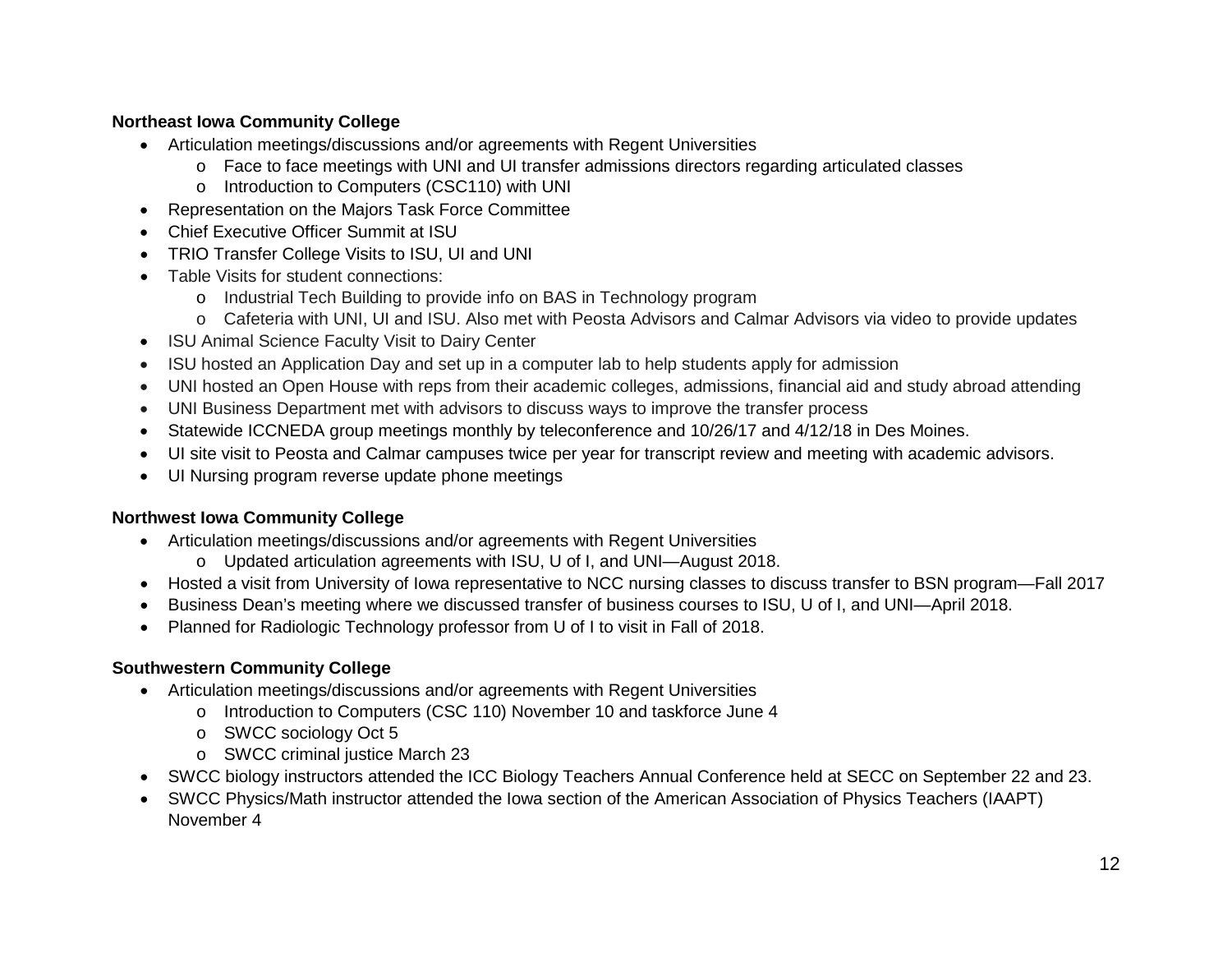- The SWCC TRIO Student Support Services program coordinated a student transfer trips:
	- o Iowa State University on November 7
	- o University of Northern Iowa on February 14
- SWCC hosted the Iowa State University Community College Leadership Initiative Consortium. November 16 and 17,
- VP of Instruction and Dean of Students attended the ISU Iowa Community College Chief Academic Officer Summit March 8
- SWCC English instructor at the spring university and community college English teacher's roundtable April 2.
- SWCC business faculty and Assistant VP of Instruction meeting CSC 110 Introduction to Computers Taskforce April 6
- VP of Instruction participated in the Iowa Community College Leadership Council April 25.
- SWCC business faculty and Assistant VP of Instruction meeting CSC 110
- Dr. Doug Jacobson, ISU Professor in the Department of Electrical and Computer Engineering and the director of the ISU Information Assurance Center, serves on SWCC's Information Technology Systems Networking advisory committee.

#### **Southeastern Community College**

- Articulation meetings/discussions and/or agreements with Regent Universities
	- o UNI Social Work program. May 17, 2018
	- o Teacher Education with Office of Admissions at the UI. September 5, 2018
	- o College of Education at UNI
	- o UI College of Engineering (9/27/2017, 1/26/2018, 3/28/2018, 4/11/2018).
	- o UNI Criminal Justice program Fall 2018
	- o UI College of Nursing. 4/24/18
- Institutional Research and Academic Affairs representatives met with UI Honors Program to discuss honors articulation.
- Student Services representatives coordinated a campus visit:
	- o University of Iowa for TRIO Upward Bound (UB) program participants. 10/13/18
	- o University of Iowa for TRIO Student Support Services (SSS) participants. 10/17/17, 11/10/17 and 4/13/18
	- o Iowa State University for TRIO UB program participants. 11/3/17 and 2/27/18
	- o University of Northern Iowa for TRIO UB program participants. 2/19/18
	- o University of Northern Iowa for TRIO SSS program participants. 4/6/18 and 7/11/18
- Student Services representatives regularly communicated with:
	- o Transfer admission departments at ISU, UI, and the UNI concerning opportunities for TRIO SSS program participants to learn about or transfer to those institutions.
	- o TRIO SSS programs at the UI and UNI to assist students seeking enrollment in those programs as transfer students.
	- o UNI transfer admissions representative to present to students enrolled in SDV 108 The College Experience in fall.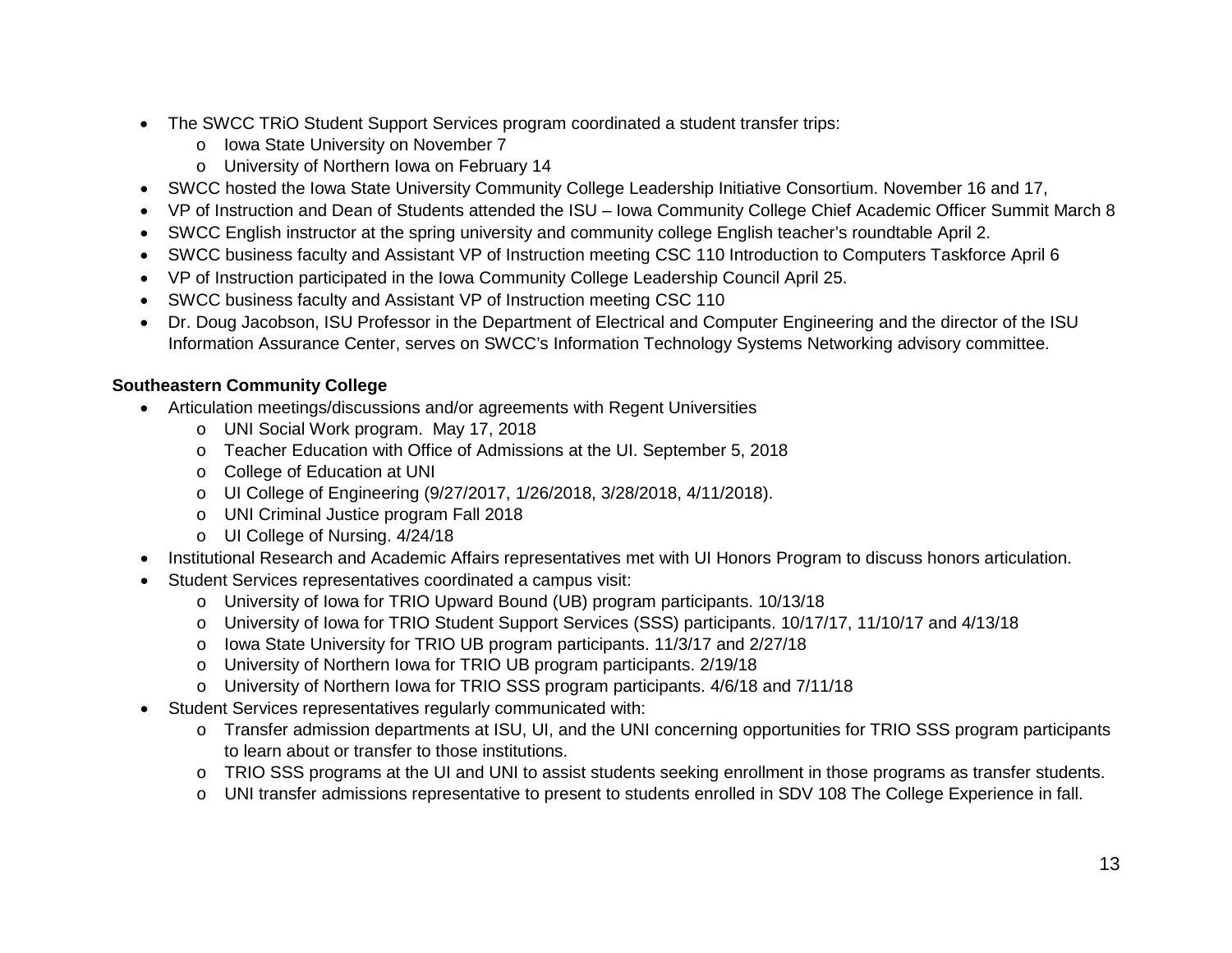#### **Appendix B**—Update on Articulation Activities at Regent Universities

# **University of Northern Iowa**

- Transfer plans of study are being developed for all Iowa community colleges. Many majors are completed, with others in progress. Our hope is that community college advisers, high school counselors and students will use these to drive course selections and to help make informed decisions about dual enrollment offerings.<https://admissions.uni.edu/transfer-plans>
- Transfer equivalency sheets are updated annually and each time a new course is developed at an Iowa community college. This is an excellent tool for prospective and current students alike to explore how courses transfer to UNI. <https://admissions.uni.edu/app/transfer-equivalency-lists>
- Transfer Plan-It allows students to select courses taken or planned to take, select a major, and produce an unofficial advisement report. It also has a search feature to help students find courses that meet specific requirements. <https://cgi.access.uni.edu/cgi-bin/transfer/transferPlanIt.cgi>
- Admissions Partnership Program continues provide academic advising from a UNI adviser to prospective transfer students during their enrollment at the community college. The application to this free program is used as the student's application for admission. Advisement reports are provided to each student after the completion of each semester. <https://admissions.uni.edu/app>
- Panther Tracks a joint program with Hawkeye Community College, allows students to live on the UNI campus while enrolled at Hawkeye. Students experience life at UNI, make connections and learn about resources before transferring to UNI. <https://www.hawkeyecollege.edu/students/housing/uni>
- UNI Now is a program that helps students connect with new and returning students, discover UNI traditions, attend fun and engaging events, and find out what it means to be a Panther! Several transfer student specific events such as Transfer 101 and the transfer student dinner help students transition to UNI. <https://success.uni.edu/uni-now>
- Jump Start is an extended orientation program designed to facilitate the successful transition of underrepresented students to the University of Northern Iowa. Students from ethnic and racial minority groups and students who have participated in TRIO programs (such as Upward Bound and Educational Talent Search) are mailed invitations to Jump Start [ttps://success.uni.edu/sites/default/files/3003.4-1.1\\_jump\\_start\\_agenda\\_2018.pdf](ttps://success.uni.edu/sites/default/files/3003.4-1.1_jump_start_agenda_2018.pdf)
- Living Learning Communities are available to transfer students. They may choose an academic related community or a community made up of transfer or all upper class students. <https://dor.uni.edu/housing/living-learning-communities>
- Hawkeye Community College's The College Experience course invites the UNI transfer recruitment staff to speak in each section regarding preparing for transfer to a 4-year institution.
- Transfer Adviser Workshop is held at UNI every third semester. Community college advisers from across the state are invited.
- Experience Hawkeye Visit Days provide a space for UNI to talk with prospective students. We attend a number of these days, including the visit day specifically for students interested in UNI.
- We host a number of community college TRIO groups on campus upon request. While here, these groups also meet with a member of our TRIO staff.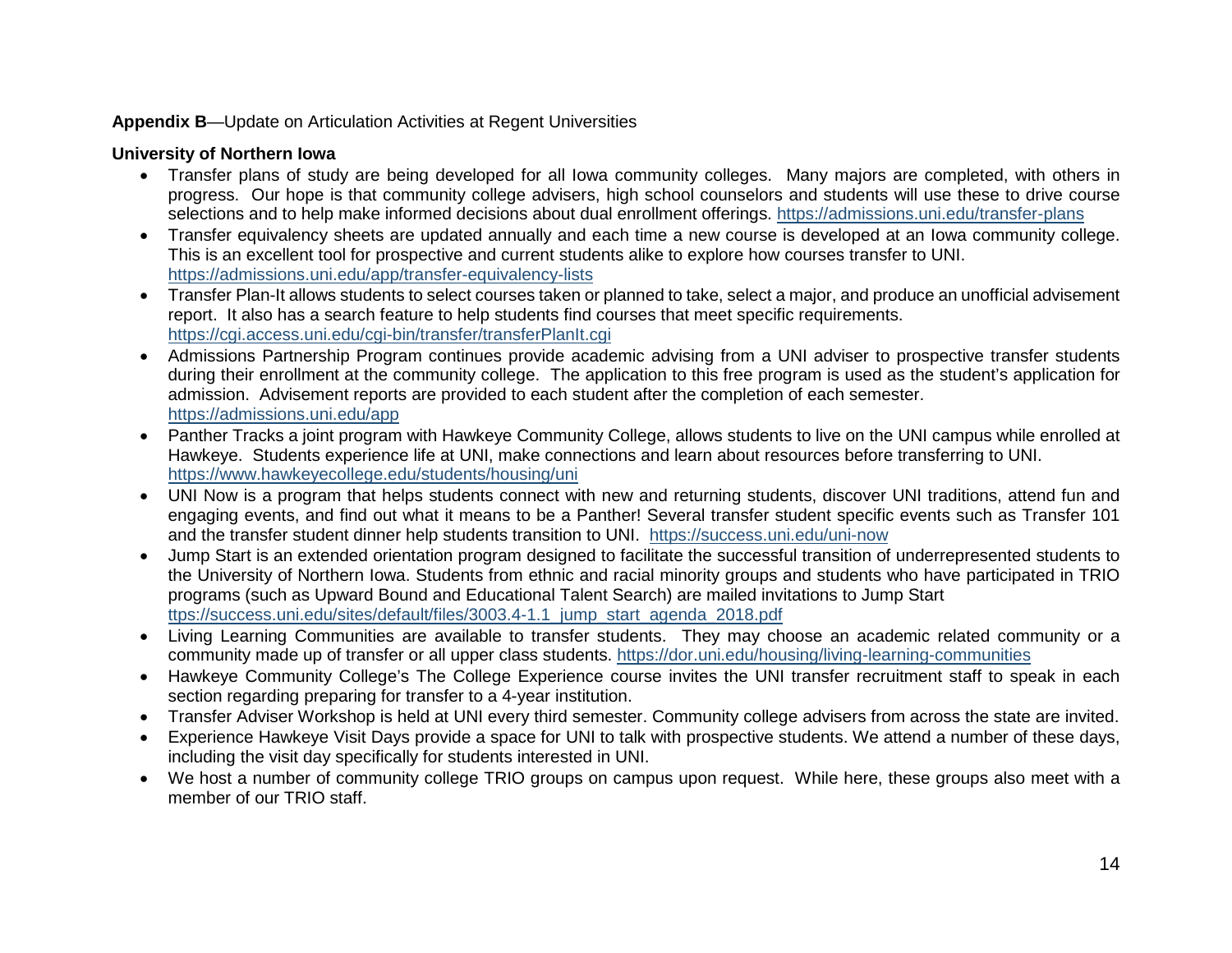- The UNI Transfer Council whose membership includes faculty, and staff who are part of recruitment, retention and institutional research meet regularly through the year to discuss transfer issues and initiatives.
- UNI offices at Kirkwood and Hawkeye Community Colleges are staffed by faculty and staff from offices around the University on a weekly basis.
- UNI Days are held at select community colleges on a rotating basis. UNI brings Admissions representatives, faculty and advisers from each college within the University, as well as the Department of Residence, Financial Aid, and Study Abroad to the community college. This event lasts for 3 hours and allows prospective students to meet with a variety of people from UNI.

#### **UNI Department specific initiatives:**

- College of Business Administration sent faculty and staff to the articulation conference in November which discussed CSC 110. The outcome has been active participation in the statewide taskforce developed to continue the discussions regarding the transferability of this course. In April, all Iowa community colleges were invited to a meeting at UNI to discuss MGMT 2080 and articulation opportunities and roadblocks. Eight of the fifteen community colleges participated in this conversation.
- The UNI Social Work Department developed articulation agreements with thirteen community colleges (the remaining two community colleges and UNI agree that the best route for their students is to simply complete the Associate of Arts Degree.)
- The UNI History Department worked with DMACC to develop an articulation agreement for UNI's Social Science Plan B major. The agreement has been completed and signed by all parties. The Department of History as developed a close working relationship with the faculty at Hawkeye, and have invited Hawkeye faculty to lecture in the UNI department's Phi Alpha Theta lecture series. The faculty from these two institutions are now enjoying social events together and are working on an articulation agreement. There are some initial conversations with NIACC to develop an articulation agreement as well.
- The Sociology, Anthropology, and Criminology Department has been working to develop articulation agreements in all three of the curriculum units with Hawkeye, DMACC, Kirkwood and NIACC. An articulation agreement in Criminology has been drafted with Southeastern Community College.
- The Geographic Information Studies faculty presented a workshop in the summer at UNI which was co-taught by an Indian Hills Community College faculty member.
- The UNI Textile and Apparel faculty invited the DMACC faculty in Fashion and Design to visit campus. An articulation agreement is in the draft phase.
- The College of Education has developed an articulation agreement with Southeastern Community College for elementary education. It provides a 4-year pathway.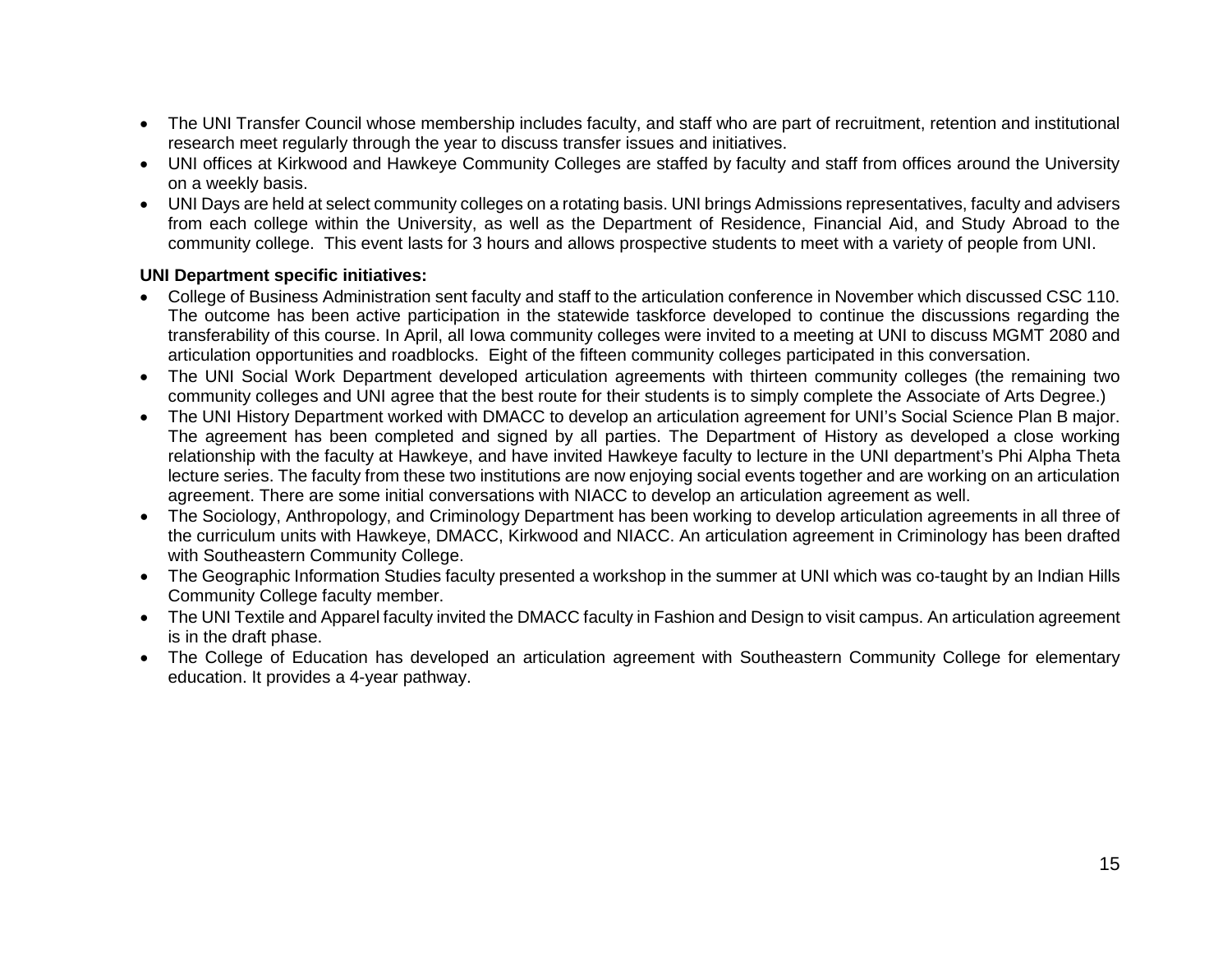#### **University of Iowa**

- Total new transfer students enrolled fall 2018 1131. Students from Iowa Community Colleges 668.
- The university works hard to maintain up to date transfer articulation websites and advising aids.
- Maintain over 60 on-line transfer advising aids and transfer pathways for students wanting to begin their coursework at an Iowa community college.
- Provide all transfer students with a complete degree audit upon admission that details how their courses transfer.
- Administer 2 Plus 2, a Guaranteed Graduation Plan for Iowa Community College transfer students.
- Host a Community College Leadership Council, annual meetings on our campus with Iowa community college leaders to discuss transfer initiatives and current educational trends as well as provide learning opportunities about University departments and programs. It is an opportunity for Council members to provide feedback on transfer issues related to their students, the college admission process, and student retention.
- Host an on-campus Transfer Advisor Workshop that includes breakout sessions on important information necessary to advise students, detailed admission requirements, UI programs and policies, and resources available to transfer students.
- Host on and off campus training sessions throughout the state for community college advisors.
- Host a statewide transfer advisor listserv to provide an easy means of communication between university and community college personnel.
- Distribute updates via the Iowa Update Newsletter to community college staff.
- Visit every Iowa Community College each semester and participate in all transfer fair programs.
- UI holds office hours at Kirkwood CC Cedar Rapids and Iowa City campuses each week and Des Moines Area Community College every other week. UI staff from around campus meet individually with students and faculty.
- International admissions travels with Kirkwood CC on trips abroad to promote our partnership and show a clear pathway from the community college to the UI. Working with Indian Hills Community college on enhancing current partnerships.
- Participate in each of Kirkwood Community College's Iowa City 2018 Summer Orientation Programs.
- For fall semester 2018, faculty from the UI taught two sections of the Career Leadership Academy course at the Kirkwood CC-Iowa City campus.
- UI Admissions staff serve on the Kirkwood and Hawkeye Community College Liberal Arts Advisory Boards and the Southwestern General Education Advisory Board.
- Faculty and staff present in Kirkwood 101 classes.
- Maintain an Admissions regional representative position in Des Moines responsible for outreach in central and western Iowa.
- Host multiple, varied on-campus programs to assist students preparing to transfer.
- Advise students one-on-one regarding course selection, university policy and admission procedures prior to admission via phone, on campus appointments, off campus appointments, email, and instant messaging conversations.
- Hold off-campus next step advising sessions for transfer applicants who have applied to the university.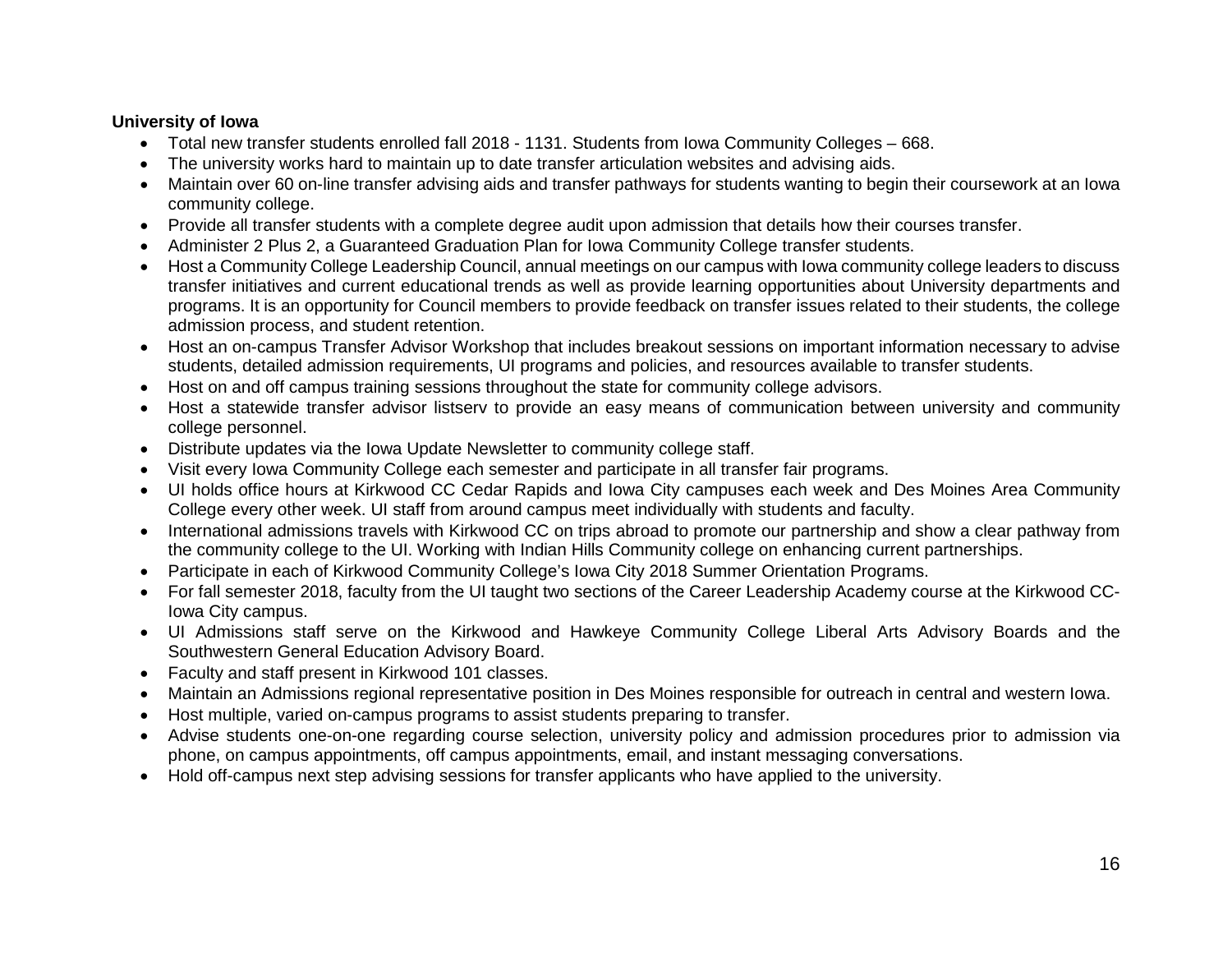- A group of faculty, staff and students from across the university who have an interest in the transfer group experience, called the Transfer Think Tank, meet to discuss existing areas of transfer support and explore additional efforts to benefit this population.
- The university offers a Transfer Transition Course for entering transfer students.
- The University of Iowa offers a set of specific, targeted interventions that will help transfer students adjust more effectively.
- Transfer students are invited to participate in On Iowa! providing a comprehensive introduction to University life.
- Academic Support & Retention coordinates high-impact campus-wide programs and initiatives and offers academic support.
- All new transfer students are required to complete the Success at Iowa online course introducing them to resources and information that will help them be a successful Hawkeye.
- Distance and online programs continue to expand online degree completion options for students.
- The university has a committee that meets to discuss military credit and course evaluators routinely send military training to faculty for further review.
- The Registrar's office signed an agreement with the National Student Clearinghouse to automate reverse credit transfer for students who have completed at least 30 semester hours from a community college.
- The College of Nursing has entered into new agreements with DMACC, NIACC, and EICC to allow those community college Nursing graduates to seamlessly transfer to finish their Bachelors of Nursing (BSN) degree from the University of Iowa in one year. The agreement Is called "RN to BSN 3+1."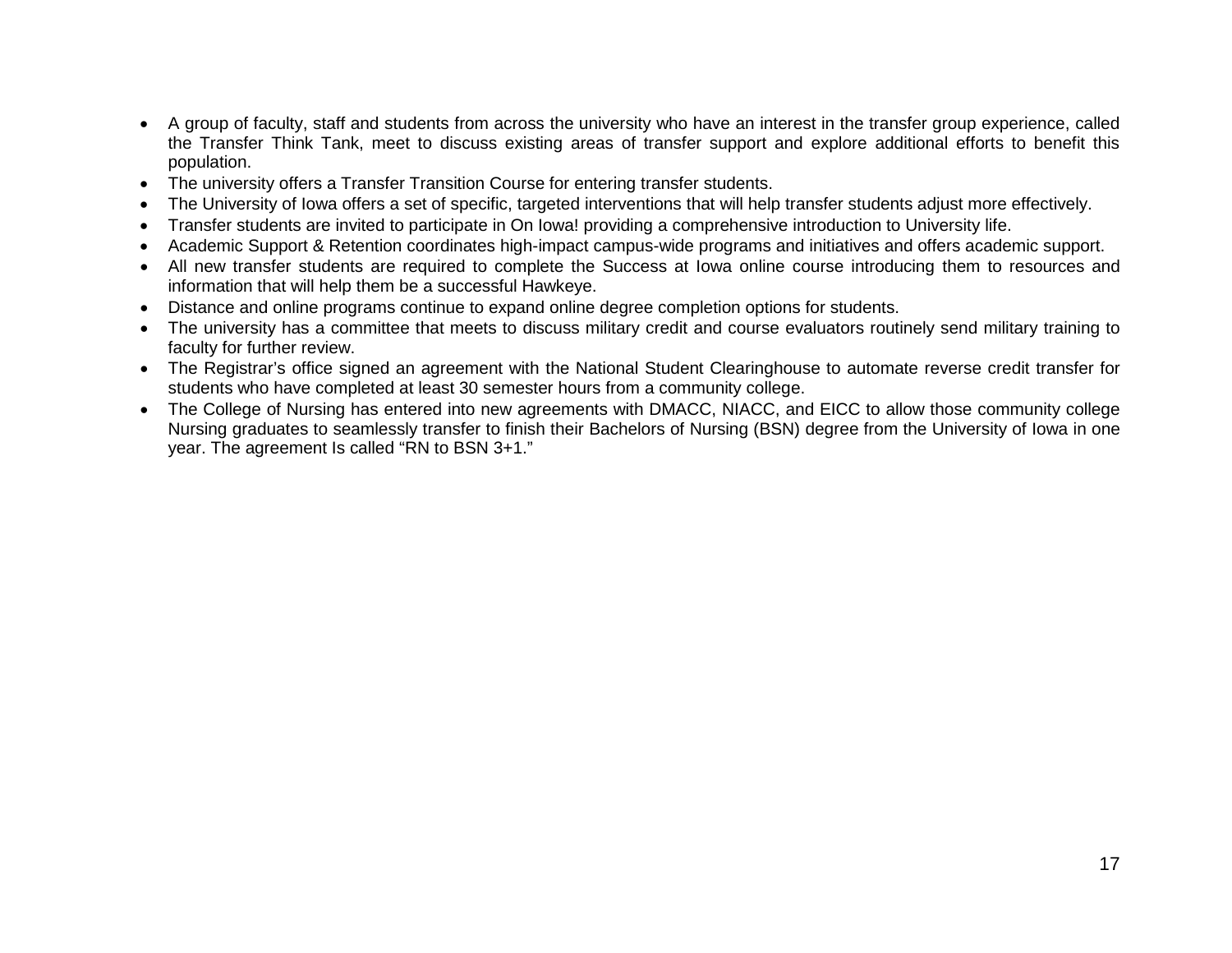### **Iowa State University**

- The Admissions Partnership Program (APP) [www.admissions.iastate.edu/partnership/](http://www.admissions.iastate.edu/partnership/)
	- o Enhanced E-APP program offered through College of Engineering
- Hundreds of individual program and course articulation agreements with Iowa's community colleges
- Numerous on-going ISU and Iowa community college faculty-to-faculty collaborations and conversations resulting in articulation agreements, transfer plans, transfer activities, and student success
- Visits to every Iowa community college campus multiple times annually by transfer admissions counselors
- Regular communication with and advising to transfer students who have inquired about, applied for, and/or accepted admission
- Campus visit opportunities designed exclusively for transfer students
- Passport to Iowa State events that took representatives from academic colleges and key services to several community colleges for outreach
- Living learning communities available exclusively for or open to transfer students in various majors
- Maintenance of up-to-date transfer and articulation Web sites, including the following:
	- o Transfer In Iowa at [www.transferiniowa.org/](http://www.transferiniowa.org/)
	- o TRANSIT, Iowa State's on-line transfer articulation system [transit.iastate.edu/](https://transit.iastate.edu/)
	- o Course equivalency guides and transfer plans can be found at [www.admissions.iastate.edu/equiv/index.php](http://www.admissions.iastate.edu/equiv/index.php) and [http://www.admissions.iastate.edu/transfer/transfer\\_plans.php](http://www.admissions.iastate.edu/transfer/transfer_plans.php) or by visiting [www.transferiniowa.org/](http://www.transferiniowa.org/)
	- o An updated transfer plan website to display the Iowa community college agreements <http://www.admissions.iastate.edu/transfer/plans.php>
- Participation in the quarterly Iowa Community Colleges Arts and Sciences Administrators meetings
- Ongoing articulation efforts led by the Iowa State University Community College Relations Council, which is co-chaired by the Associate Provost for Undergraduate Programs and the Associate Director of Admissions for Transfer Relations & Recruitment. This Council meets regularly to identify opportunities for new and improved articulation
- Provided leadership for the College of Agriculture and Life Sciences annual meeting.
- TRANSFERmation, a two-day transition program designed for new entering transfer students to help prepare them to transfer successfully and integrate into the Iowa State University family. TRANSFERmation engages nearly 230 new students
- Continued the Transfer Admissions Ambassadors program, connecting prospective transfer students with currently enrolled transfer students.
- Hosted Iowa community college academic advisers on campus for Iowa State University information and updates